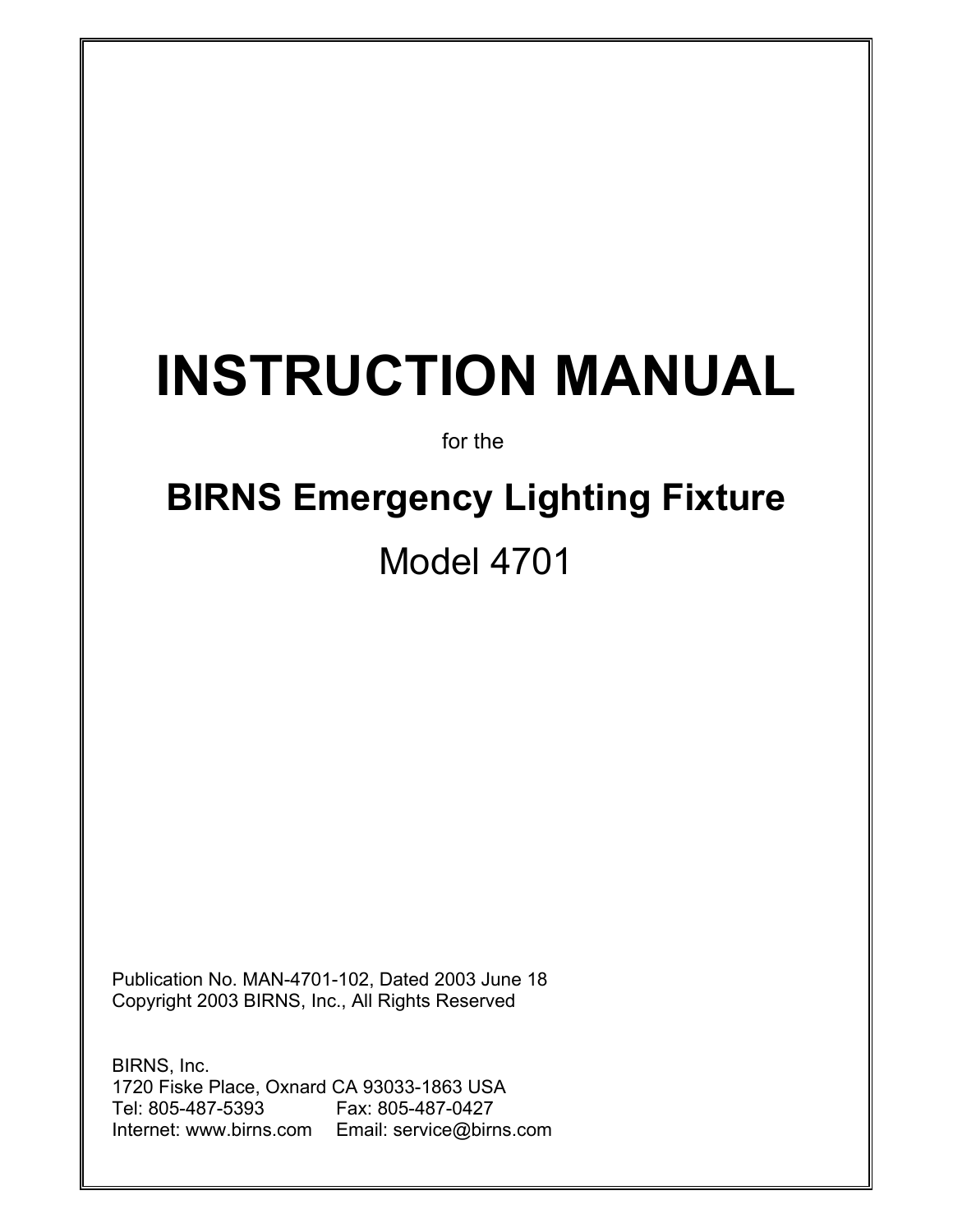### **Table of Contents**

| <u>21</u> |  |
|-----------|--|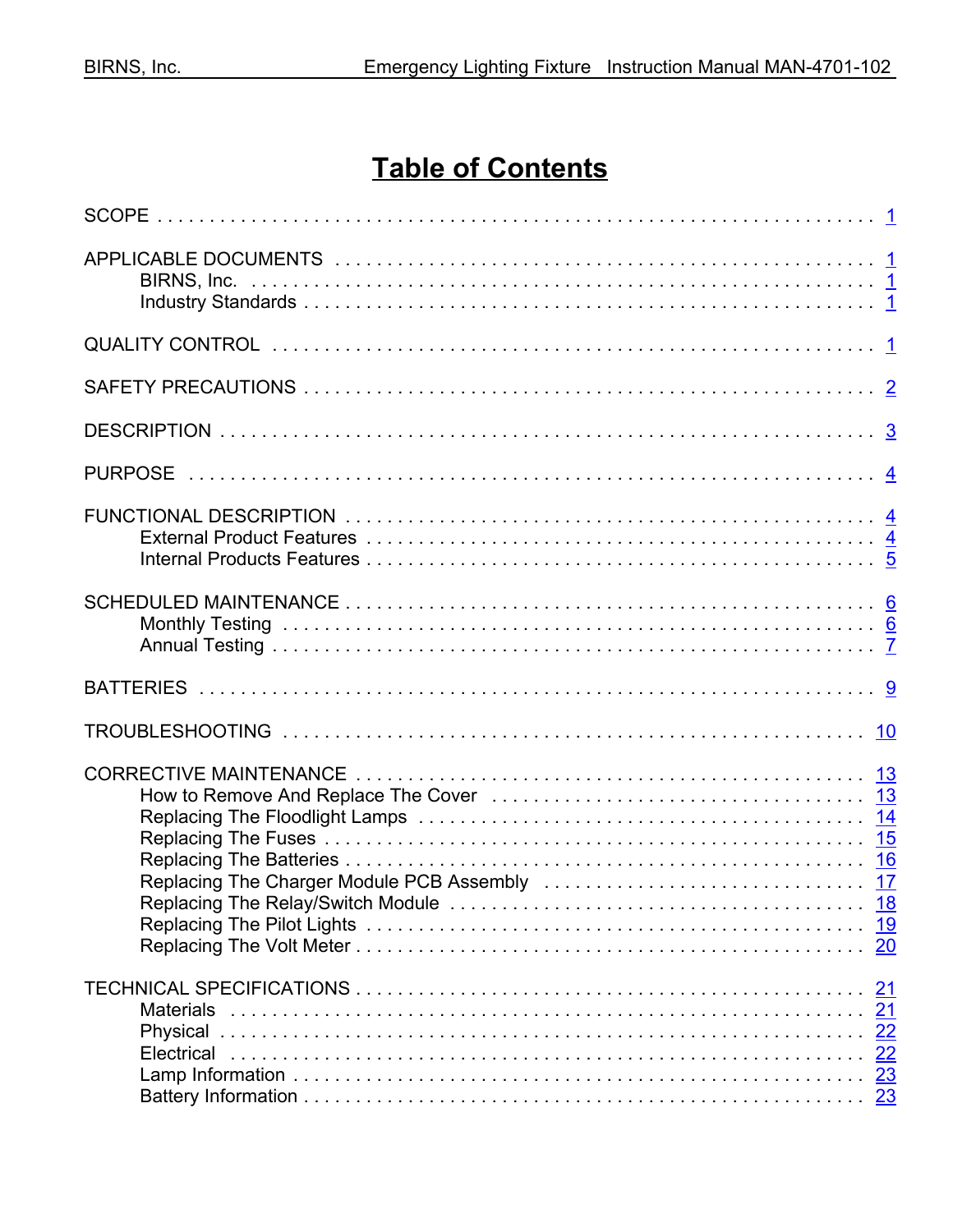Appendix A: Drawings

4701-01-12: Layout Drawing 4701-01-11: Features & Specifications Drawing 4701-01-10: General Assembly Drawing 4701-01-30: Installation Dimensions Drawing 4701-01-40: Overall Dimensions Drawing

Appendix B: Data

06B-001B: 6V Battery, Shelf Life & Storage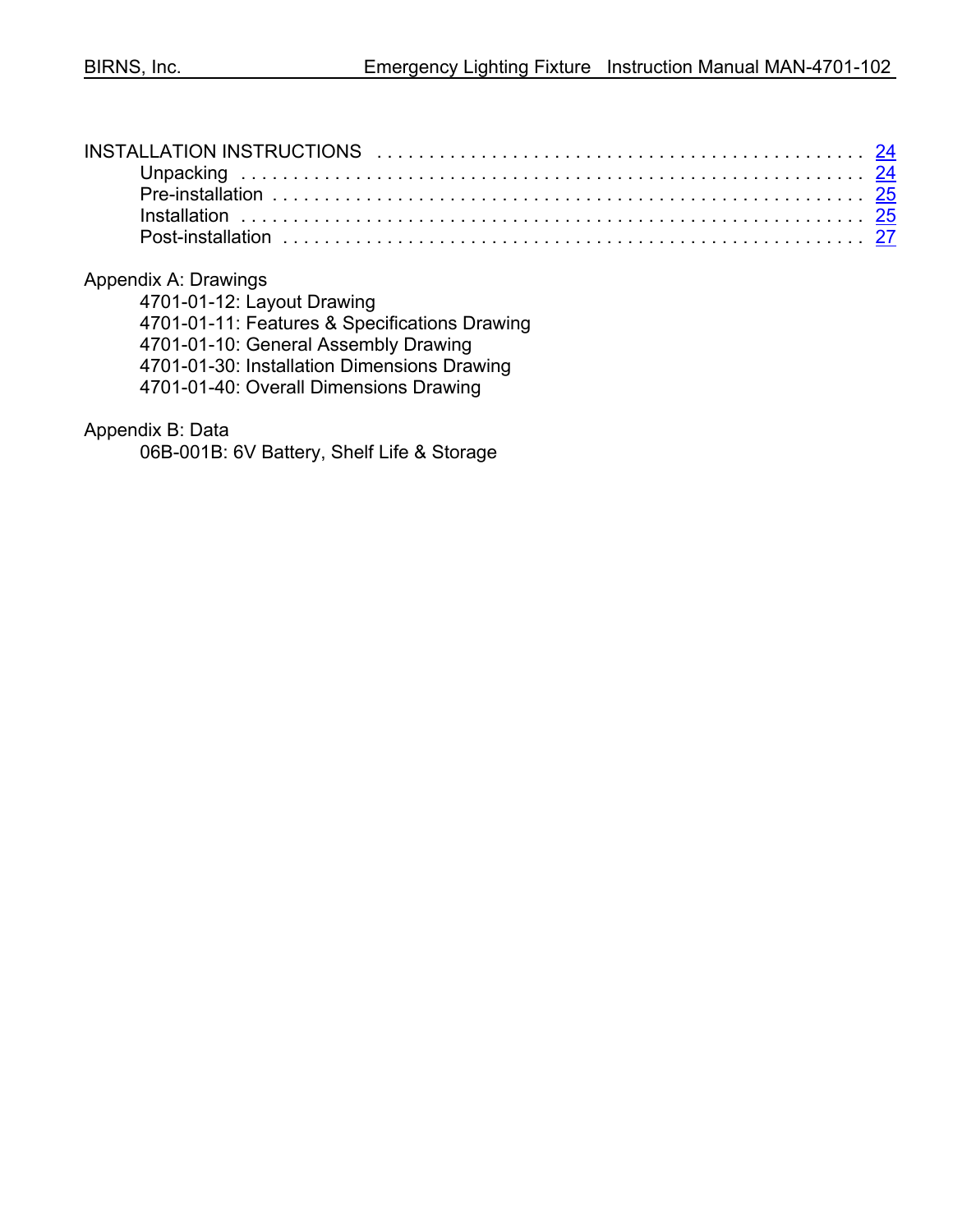#### **1. SCOPE**

a. This Manual provides basic information and requirements for installation and maintenance of the BIRNS Emergency Lighting Fixtures Model 4701, and its submodels numbers 4701-10, 4701-02, 4701-31, and 4701-32. Except where noted, the information in this Manual applies equally to all models.

#### **2. APPLICABLE DOCUMENTS**

- a. BIRNS, Inc.
	- i. Drawings
		- (1) 4701-101: "Assembly Drawing"
		- (2) 4701-300: "Installation Drawing
		- (3) 4701-501: "Electrical Schematic"
		- (4) 4701-701: "Wiring Diagram"
	- ii. Documents
		- (1) MAN-4701-202, "Packaging, Shipping, Storage and Handling Procedures for the Emergency Lighting Fixture Model 4701"
- b. Industry Standards
	- i. UL924, "Emergency Lighting & Power Equipment"
	- ii. NFPA 70, "National Electric Code"

#### **3. QUALITY CONTROL**

a. The Customer's Quality Assurance Department shall maintain surveillance over this Manual to the degree necessary to assure compliance with its requirements.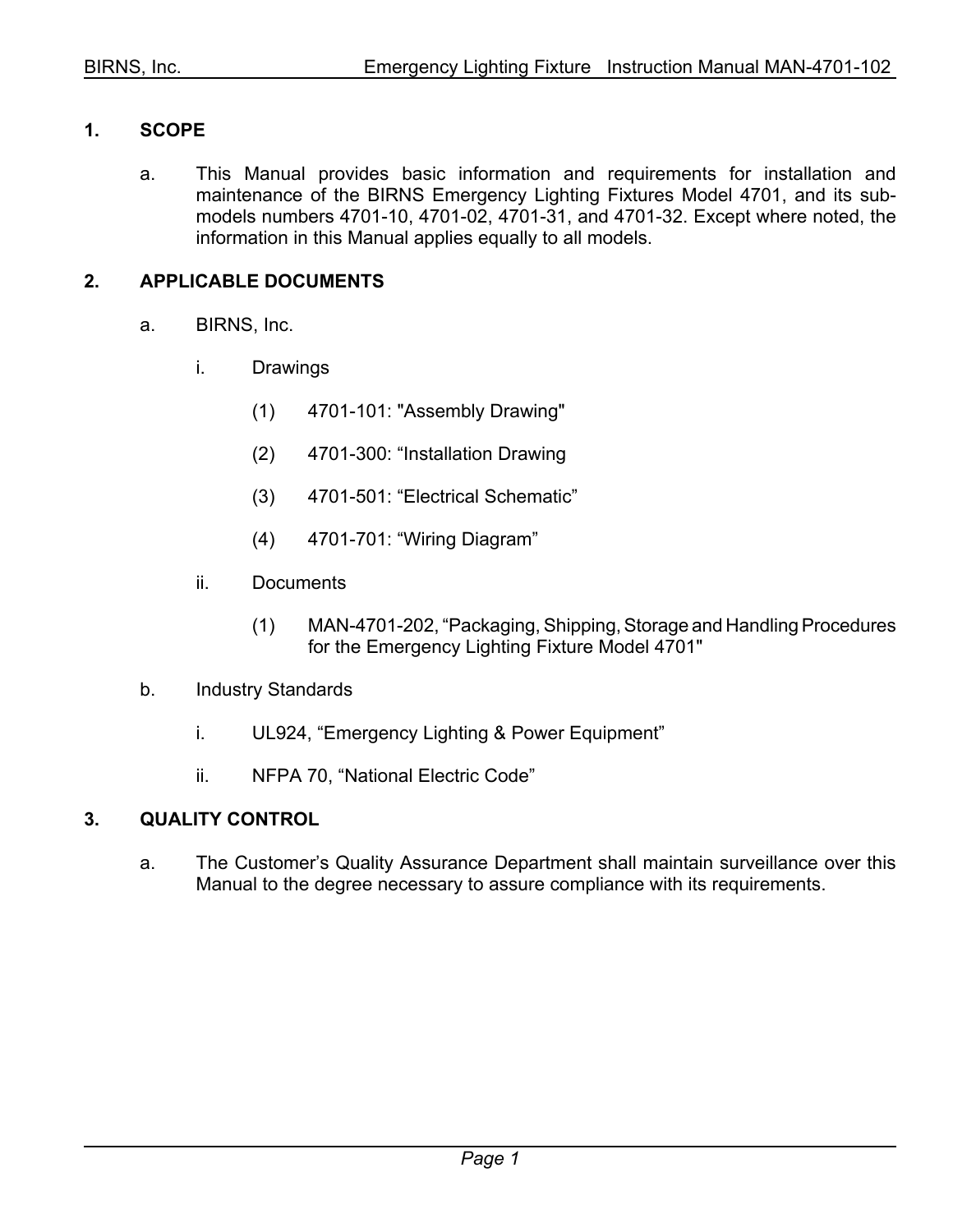#### **4. SAFETY PRECAUTIONS**

- a. READ AND UNDERSTAND THE ENTIRE MANUAL PRIOR TO INSTALLATION OF THE UNIT.
- b. DANGER OF SHOCK HAZARD! Do not use outdoors or subject unit to any kind of moisture.
- c. DANGER OF FIRE/EXPLOSION! Do not use in areas where explosive or flammable vapors may be present.
- d. Do not mount near sources of heat.
- e. Use of this unit other than as intended may void the warranty.
- f. Mount and use this unit in strict accordance with National Electrical Code, Uniform Building Code, Life Safety Code, and/or any other local code requirements. Use only approved wiring methods.
- g. DANGER OF SHOCK HAZARD! Do not allow servicing or installation of this unit by other than properly trained and qualified personnel.
- h. Do not use parts of components not recommended by the manufacturer; this may cause an unsafe condition and may void the warranty.
- i. Do not connect the batteries prior to installation.
- j. Do not connect the batteries prior to connection to main power.
- k. Ensure that AC power supply is not energized ("OFF") prior to installation.
- l. Remove the 20A fuse whenever connecting or disconnecting the batteries.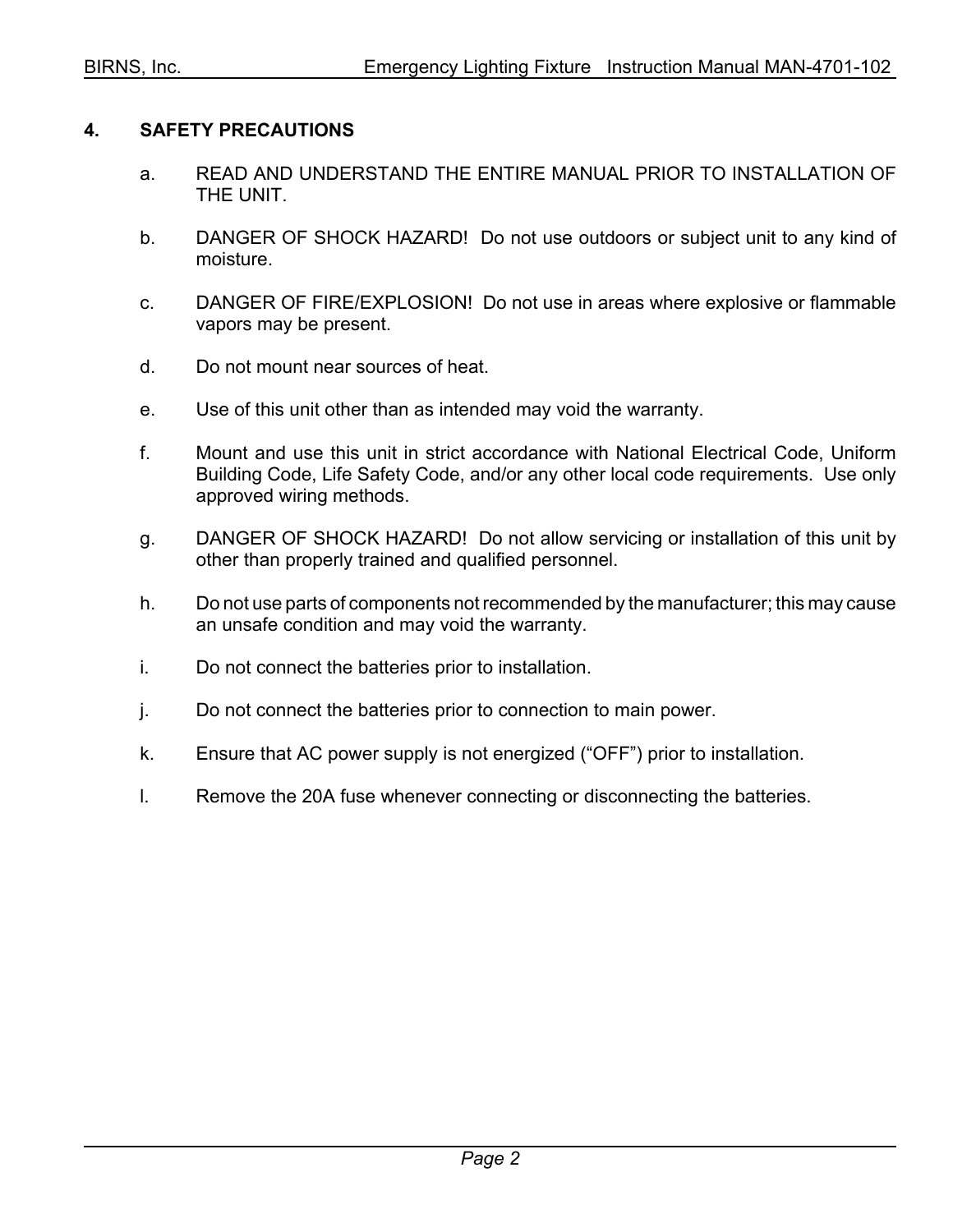#### **5. DESCRIPTION**

- a. The BIRNS Emergency Lighting Fixture Model 4701 (Rev. A) is subclassified as follows:
	- i. 4701-10 is suitable for Nuclear Safety Related use, and meets all of the applicable requirements of KEPCO Specification 9-173-E721 including Section 4.06.C, "Special Requirements". Model 4701-10 is wired in accordance with BIRNS drawing 4701-1-701.
	- ii. 4701-02 is suitable for Nuclear Safety Related use, and has this specific feature:
		- (1) Batteries used are restricted to PowerSonics' model PS-6360
	- iii. 4701-31 is suitable for Nuclear Safety Related use, and has this specific feature:
		- (1) LED indicator lights are used (in place of incandescent indicators)
	- iv. 4701-32 is suitable for Nuclear Safety Related use, and has these specific features:
		- (1) Batteries used are restricted to PowerSonics' model PS-6360
		- (2) LED indicator lights are used (in place of incandescent indicators)
	- v. Model 4701 (Rev. N/C) is *not* suitable for Nuclear Safety Related use, as its inner wire insulation is PVC.
		- (1) Model 4701 (Rev. N/C) input voltages are 120, 220, and 240 VAC (i.e. no 277 VAC).
- b. Except where noted, all instructions, information, and documentation apply equally to all Model 4701 sub-models, and they are collectively referred to as "Model 4701".
- c. The BIRNS Emergency Lighting Fixture Model 4701 is a seismically-qualified nuclear grade incandescent wall-mounted emergency light. It has integral sealed rechargeable batteries and solid-state charging circuitry that provides a minimum of eight hours emergency illumination. Model 4701 is designed in accordance with UL 924, "Emergency Lighting Equipment", and NFPA 70, "National Electric Code".
- d. The BIRNS Emergency Lighting Fixture Model 4701 is designed to provide features lacking in other fixtures of this type. To that end the BIRNS Emergency Lighting Fixture Model 4701 is constructed entirely of stainless steel and incorporates many internal and external improvements, listed below, in the section entitled "Functional Description".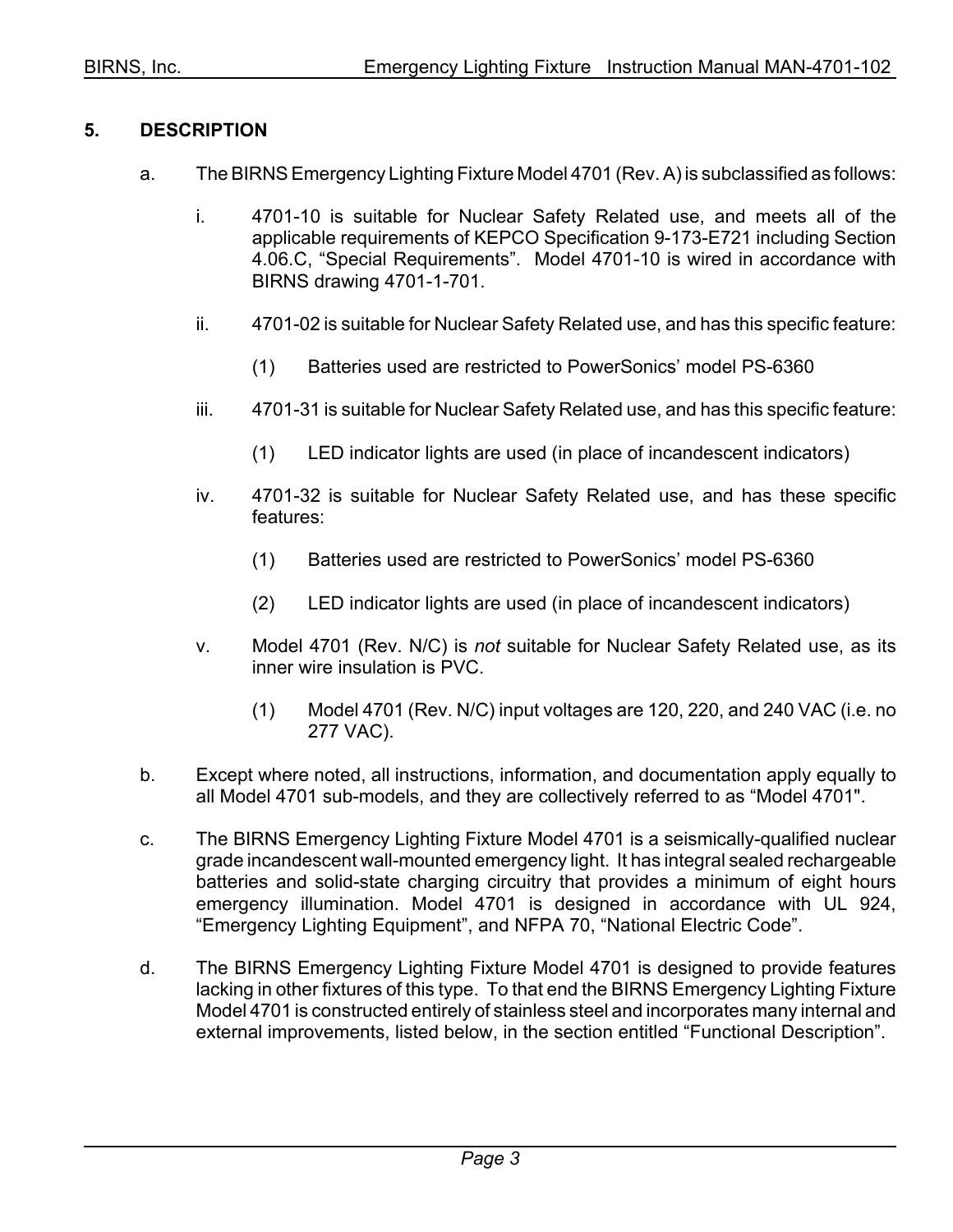#### **6. PURPOSE**

a. The purpose of the BIRNS Emergency Lighting Fixture Model 4701 is to provide illumination in case of power failure. It uses standard mains current to maintain its batteries in a state of constant readiness, and automatically energizes its lights if the mains current drops below 88% of its standard RMS value. When the mains current resumes, the BIRNS Emergency Lighting Fixture Model 4701 de-energizes its lights and recharges its internal batteries.

#### **7. FUNCTIONAL DESCRIPTION**

\*\*\* EXTERNAL PRODUCT FEATURES \*\*\*

- a. HIGH OUTPUT EASY-TO-READ STATUS INDICATORS WITH LONG LIFETIMES. This model features specially-designed easy-to-read Status Indicator Lights, with long lifetimes. These are installed in the following color code:
	- i. GREEN: AC power "ON"; normal operation
	- ii. AMBER: High-current battery recharging
	- iii. RED : Emergency mode
- b. TEST SWITCH ALLOWS FOR ROUTINE SCHEDULED TESTING TO ENSURE NORMAL OPERATION. A single test switch provides a simple and fast test, that combined with regular trouble-shooting, is the most effective method for ensuring proper operation of the unit during a power failure. The test switch circuit provides testing of proper operation of: the batteries; floodlights; pilot lights; fuses, relay/switch module; charger module; and overall wiring integrity.
- c. FULL-SCALE 0-15 VDC BATTERY STATUS INDICATOR PROVIDES ACCURATE BATTERY STATUS FOR PERIODIC INSPECTION OR ROUTINE MAINTENANCE. This provides a visual inspection point to ensure proper operation and charge of the batteries, so that their operation is assured during any power failure.
- d. RUGGED ELECTROPOLISHED TYPE 304 STAINLESS STEEL HOUSING AND COVER. This material is excellent for prevention of corrosion effects, and does not require any form of coating or protection.
- e. SEVEN ELECTRICAL ENTRY KNOCK-OUTS FOR EASY INSTALLATION. There are two knock-outs in each of the two sides of the unit; two in the bottom of the unit; and one in the back of the unit. These provide for optimum installation.
- f. MIRROR-FINISH HOUSING AND COVER PROVIDE FOR EASY CLEANING IN THE NUCLEAR ENVIRONMENT.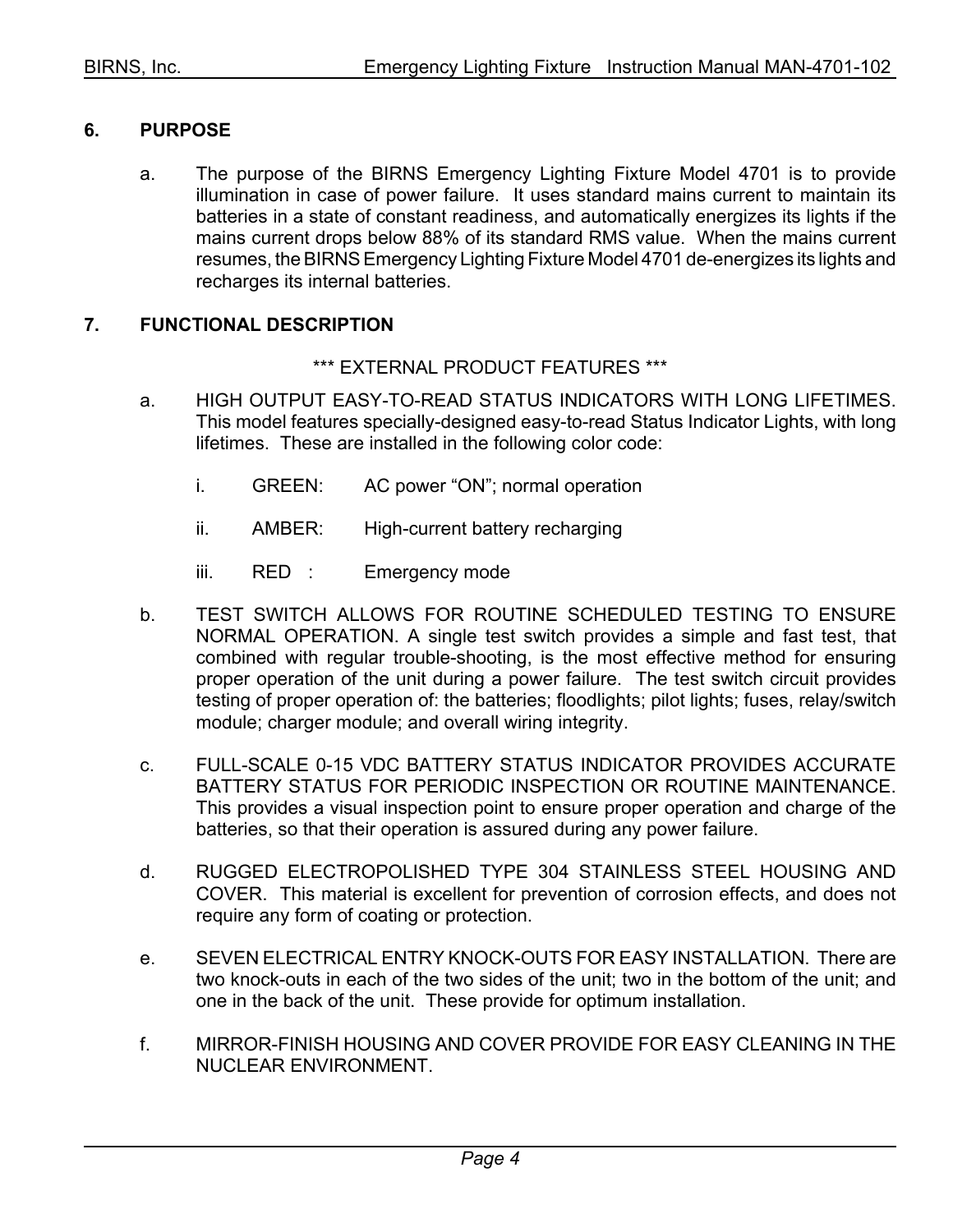- g. PERMANENTLY-MOUNTED LOW-PROFILE STAINLESS STEEL THREADED INSERTS PROVIDE EXCELLENT INTERNAL COMPONENT MOUNTING. There is no need for small nuts and other parts; neither is there a danger that screws might strip the threads in thin sheet metal.
- h. FLOOD LIGHTS PAN 360 DEGREES AND TILT 120 DEGREES FOR OPTIMUM ILLUMINATION.
- i. GLARE-FREE EXTERNAL LABELS PROVIDE OPTIMUM READABILITY.

#### \*\*\* INTERNAL PRODUCTS FEATURES \*\*\*

- j. INTEGRATED TRANSFORMER ASSEMBLY/CABLE HARNESS PROVIDES EASY ACCESS TO FIELD-REPLACEABLE COMPONENTS. It is specially designed not to block mounting holes.
- k. EASILY FIELD-REPLACEABLE COMPONENTS ARE:
	- i. BATTERIES (Replace in pairs). The batteries may be easily replaced, simply by disconnecting the battery jumper wires, and removing two screws.
	- ii. RELAY. The relay/switch module is mounted in a plug-in socket, secured with an expendable non-metallic strap, and is quickly replaced with minimum tools.
	- iii. CHARGER MODULE/PCB ASSEMBLY. This unit plugs into a spring-loaded card edger connector (which is keyed to fit only one way). A stainless support bracket doubles as a heat sink. Field replacement of the Charger Module requires removal of only 4 screws.
	- iv. STATUS INDICATOR LIGHTS. These may be replaced, if necessary, simply by removing their wires (which have push-on/pull-off terminals) and replacing the indicator lights. This is a fast, tool-free procedure.
	- v. FUSES. Fuses are held in standard fuse holders; they may be quickly replaced without tools.
	- vi. FLOODLIGHT LAMPS. Floodlight lamps may be quickly replaced, using a single screwdriver.
	- vii. INSULATED CONTACTS FOR SAFETY. All wire connections are fully insulated, either with heat-shrink insulation tubing or fully-insulated wire terminations.
	- viii. PRINTED CIRCUIT BOARD HAS GREEN SAFETY CONFORMAL COATING FOR MINIMIZING CORROSIVE EFFECTS OF HUMIDITY.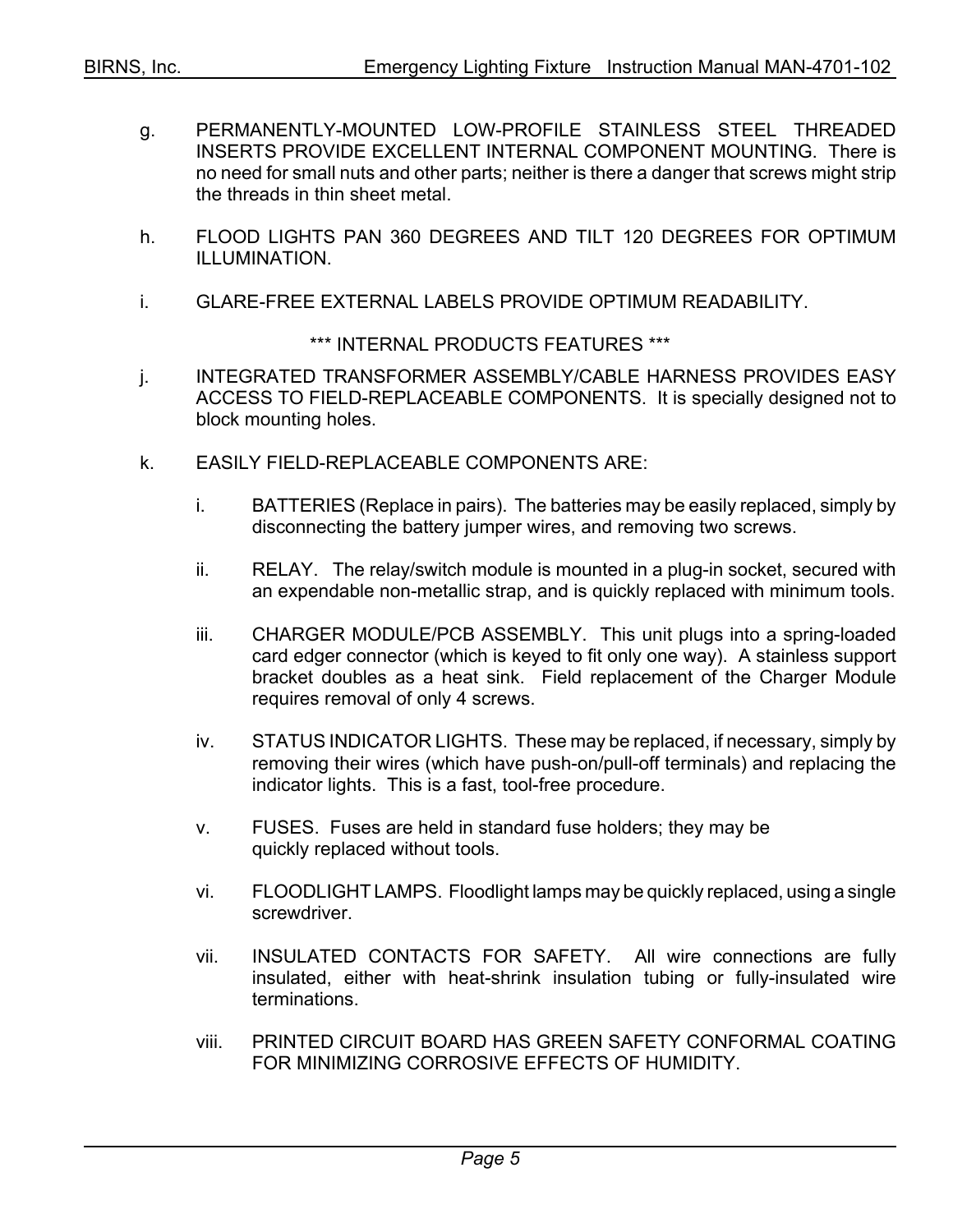#### **8. SCHEDULED MAINTENANCE**

#### *NOTE*

*Regular performance testing, combined with effective troubleshooting in case of problems, is the most important type of scheduled maintenance. This simple test encompasses the entire unit, and will indicate any existing problems with the circuitry, lamps, indicators, and batteries.*

- a. MONTHLY TESTING. Once monthly test the Emergency Light as follows:
	- i. Press the test switch (21D-015) and hold for 5 seconds. While the test switch is depressed, the following results are required.
		- (1) the floodlights should activate;
		- (2) the red "Emergency Mode" indicator should activate;
		- (3) the green "Normal Power" indicator should deactivate.

If they do not, consult the "Troubleshooting" Chapter.

- ii. After 5 seconds have elapsed, release the test switch. When the test switch is released, the following results are required:
	- (1) the floodlights should deactivate;
	- (2) the red "Emergency Mode" indicator should deactivate;
	- (3) the green "Normal Power" indicator should reactivate. If they do not, consult "Troubleshooting" Chapter.

#### *NOTE*

*The amber "high charge" indicator may activate momentarily or for a short while. This is normal and may be expected. However, if the amber "high charge" indicator remains on for more than one hour, consult "troubleshooting chapter.*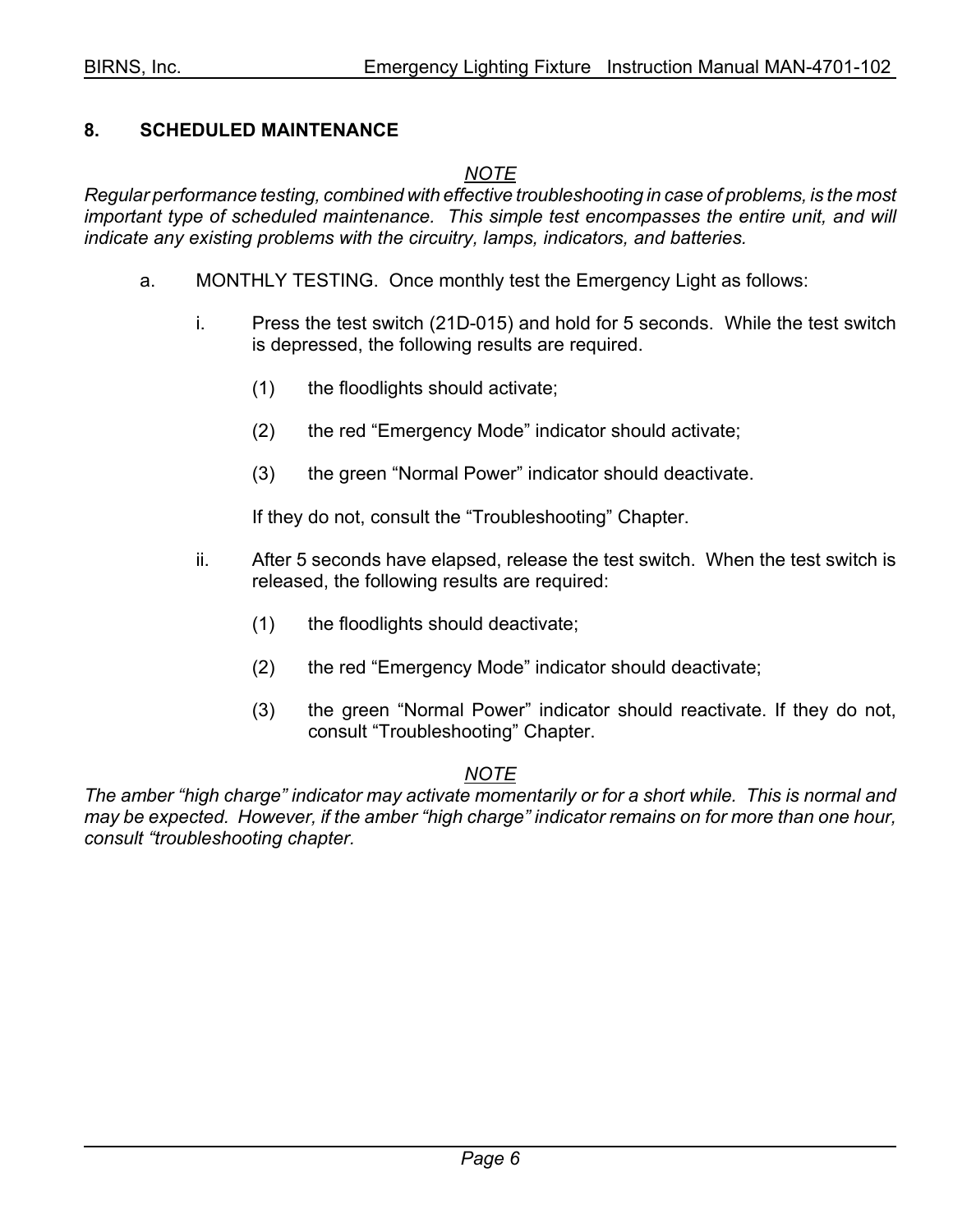- b. ANNUAL TESTING. Once every 12 months, open the unit cover and inspect the unit's interior for the following:
	- i. Inspect for contact corrosion at the batteries. If any battery contact corrosion is evident:
		- (1) Shut off the power to the unit and remove the 20A fuse (18E-004).
		- (2) Disconnect the batteries.
		- (3) Clean the battery contacts of all corrosion with a wire brush, abrasive paper, or similar.
		- (4) Apply a thin film of pure food-grade silicone grease to the battery contacts.
		- (5) Inspect the wire terminals; if they are heavily corroded replace them.
		- (6) Reconnect the batteries.
		- (7) Reinstall the 20A fuse (18E-004) and energize the unit.
	- ii. Do a 30-second Performance Test. (For more information, see Chapter 7, "Corrective Maintenance".)

#### *NOTE*

*When reconnecting the batteries and re-installing the fuse, the lights may only activate for 3-10 seconds. This is normal. The unit will reset itself when power is restored.*

- iii. Inspect for contact corrosion at the Charger Module Assembly PCB (20B-005). If any obvious corrosion at the Charger Module Assembly PCB is present:
	- (1) Shut off the power to the unit and remove the 20A fuse (18E-004).
	- (2) Disconnect the Battery Jumper Wire (17A-005).
	- (3) Remove the screws holding the PCB bracket to the box.
	- (4) Grasp the PCB and pull straight out from the unit.
	- (5) Gently clean the PCB of all corrosion, particularly from the contacts on the edge that mates into the card edge connector.
	- (6) Apply a very thin film of pure food-grade silicone grease to the PCB contacts.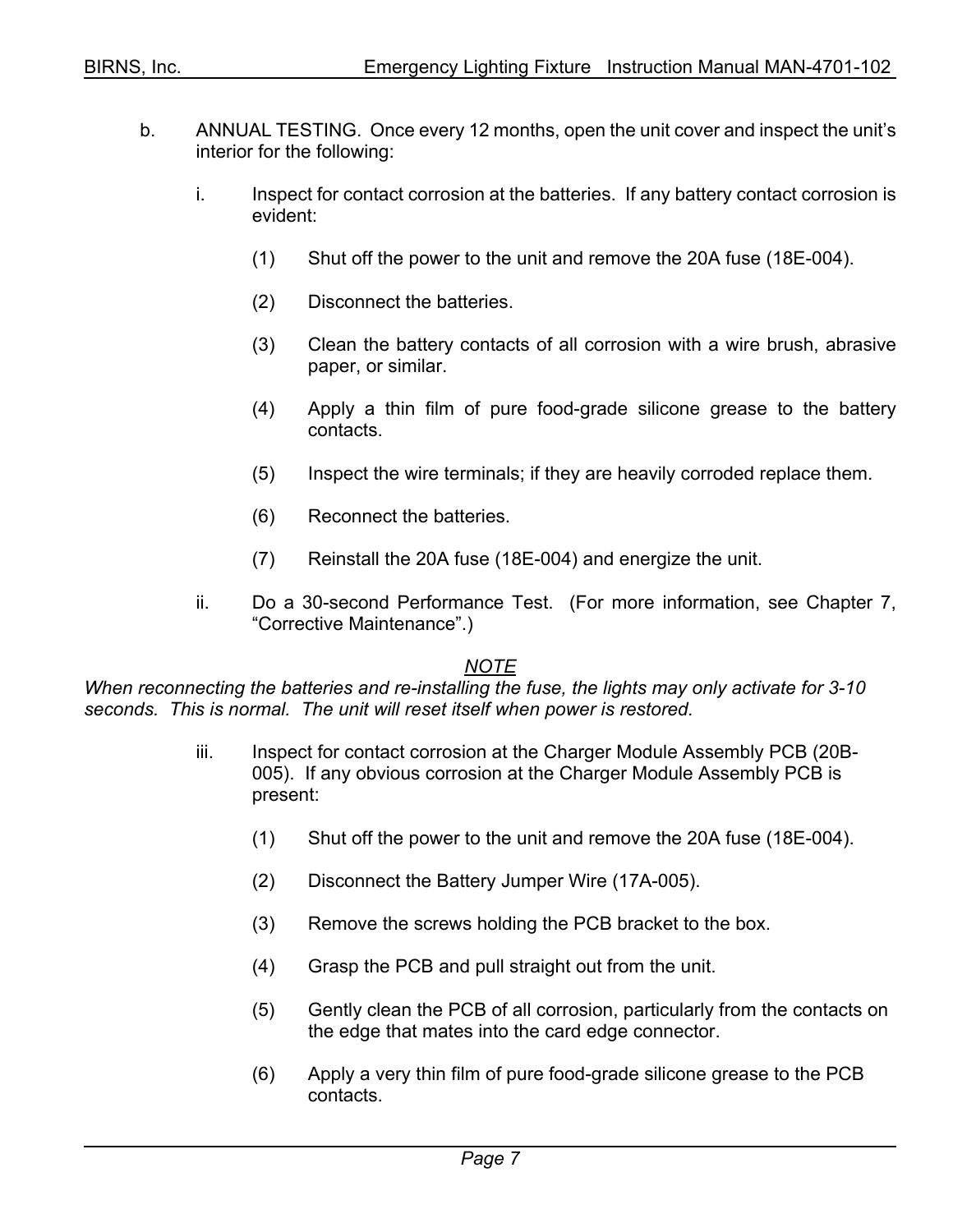- (7) Reinsert the PCB into the connector, and reattach the bracket screws.
- (8) Reconnect the Battery Jumper Wire (17A-005).
- (9) Reinstall the 20A fuse and energize the unit.
- (10) Do a 30-second Performance Test. (For more information, see Chapter 7, "Corrective Maintenance".)
- iv. Inspect for obvious damage to the Relay/Switch (21D-016). If there is any obvious damage to the Relay/Switch Module:
	- (1) Shut off the power to the unit and remove the 20A fuse (18E-004).
	- (2) Remove the nonconductive strap securing the Relay/Switch Module.
	- (3) Remove the Relay/Switch Module by pulling it straight out of its socket.
	- (4) Replace the old Relay/Switch Module with a new one.
	- (5) Attach a new securing strap.
	- (6) Reinstall the 20A fuse and energize the unit.
	- (7) Do a 30-second Performance Test. (For more information, see Chapter 7, "Corrective Maintenance"
- v. Inspect for loose wires or contacts. If any are present:
	- (1) Shut off the power to the unit and remove the 20A fuse (18E-004).
	- (2) Disconnect the Battery Jumper Wire (17A-005).
	- (3) Repair or replace the loose wires or contacts.
	- (4) Reconnect the Battery Jumper Wire.
	- (5) Reinstall the 20A fuse and energize the unit.
	- (6) Do a 30-second Performance Test. (For more information, see Chapter 7, "Corrective Maintenance.)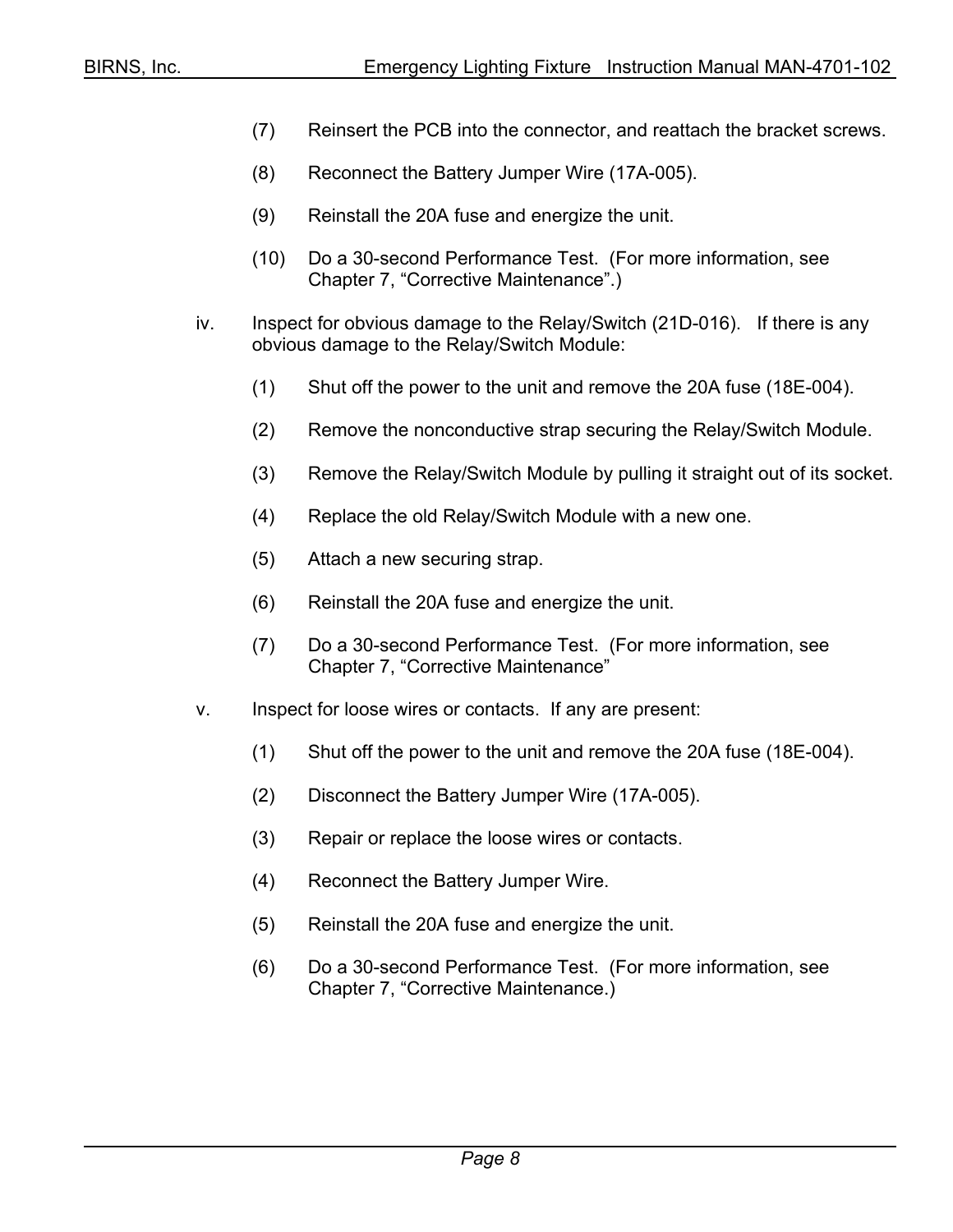#### **9. BATTERIES**

The batteries are of sealed construction, and require no special maintenance other than periodic inspection to ensure that they retain their charge. (This inspection should be carried out at the same time as the monthly performance test described above.)

- a. Once monthly, read the Battery Volt Meter (18J-009). The meter should read between 10-14 VDC. (If it does not, see the section on "Troubleshooting".)
- b. Replace the batteries after five (5) years of continuous use. (For more information, see the section on "Corrective Maintenance".)

The batteries used in the BIRNS Emergency Lighting Fixture have a low self-discharge rate which permits battery storage for long periods. However, the maximum battery storage period without recharging ("shelf life") is highly temperature-dependent; lower ambient storage temperatures enhance shelf life characteristics.

At an ambient storage temperature of 20 $^{\circ}$ C (68 $^{\circ}$ F) in a Level 'B' warehouse, the batteries will retain the following approximate capacity:

| after 1 month:  | 97% of nominal capacity |
|-----------------|-------------------------|
| after 3 months: | 91% of nominal capacity |
| after 6 months: | 83% of nominal capacity |

The percentage of retained nominal capacity is expressed as the battery's "Capacity Retention Ratio". We recommend that a battery be charged before use if its Capacity Retention Ratio drops below 80%, and therefore recommend that the battery be charged after the following storage periods:

| at 5°C (41°F):   | 18 months  |
|------------------|------------|
| at 20°C (68°F):  | 6 months   |
| at 30°C (86°F):  | 3 months   |
| at 40°C (104°F): | 1.5 months |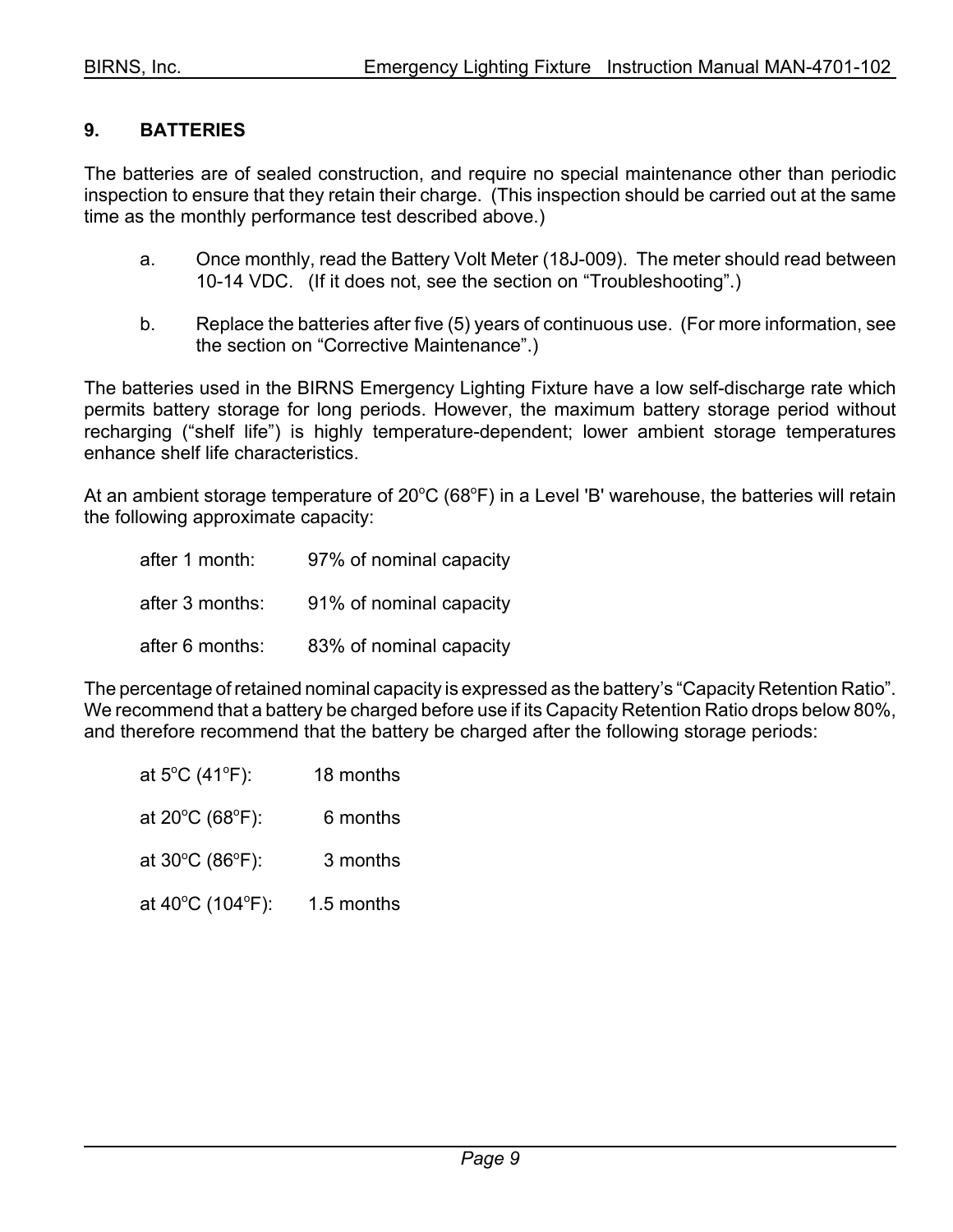#### **10. TROUBLESHOOTING**

The following is a list of possible problems with their causes and required corrective actions.

| <b>PROBLEM</b>                                    | <b>PROBABLE CAUSE</b>                                                                    | <b>CORRECTIVE ACTION</b>                                                                                                   |
|---------------------------------------------------|------------------------------------------------------------------------------------------|----------------------------------------------------------------------------------------------------------------------------|
| AC supply breaker                                 | 1. Short circuit in AC supply line                                                       | 1. Remove short                                                                                                            |
| trips or supply fuse<br>blows.                    | 2. Overload on circuit                                                                   | 2. Correct for proper load                                                                                                 |
|                                                   | 3. Incorrect power connectors (e.g.<br>277VAC input connected<br>to<br>120VAC terminal). | 3. Check input power connections<br>and correct.                                                                           |
|                                                   | 4. Short circuit in unit wiring.                                                         | 4. De-energize power and inspect<br>unit wiring<br>unit for<br>loose<br>or<br>dislodged connections and correct<br>wiring. |
| Floodlights do<br>not                             | 1. Blown 20 amp fuse                                                                     | 1. Replace fuse                                                                                                            |
| activate during routine<br>test                   | 2. Lamps burned out                                                                      | 2. Replace Lamp                                                                                                            |
|                                                   | 3. Lamps disconnected                                                                    | 3. Reconnect lamps                                                                                                         |
|                                                   | 4. Batteries disconnected                                                                | 4. Reconnect batteries                                                                                                     |
|                                                   | 5. Batteries dead                                                                        | Check battery voltage<br>5.<br>at                                                                                          |
|                                                   | 6. Faulty Relay/Switch                                                                   | voltmeter<br>panel,<br>replace<br>on<br>batteries if <10V                                                                  |
|                                                   | 7. Faulty Test Switch                                                                    | 6. Replace Relay/Switch                                                                                                    |
|                                                   |                                                                                          | 7. Replace Test Switch                                                                                                     |
| One floodlight does<br>not activate<br>during     | 1. Lamp disconnected                                                                     | 1. Reconnect lamp                                                                                                          |
| routine test                                      | 2. Lamp burned out                                                                       | 2. Replace lamp                                                                                                            |
| indicator light<br>Red<br>activate<br>not<br>does | 1. Indicator disconnected                                                                | 1. Reconnect indicator leads                                                                                               |
| during routine test                               | 2. Indicator burned out                                                                  | 2. Replace indicator                                                                                                       |
| Green indicator light<br>does not deactivate      | 1. Faulty Relay/Switch                                                                   | 1. Replace Relay/Switch                                                                                                    |
| during routine test                               | 2. Faulty Charger Module                                                                 | 2. Replace Charger Module                                                                                                  |
|                                                   | 3. Faulty Test Switch                                                                    | 3. Replace Test Switch                                                                                                     |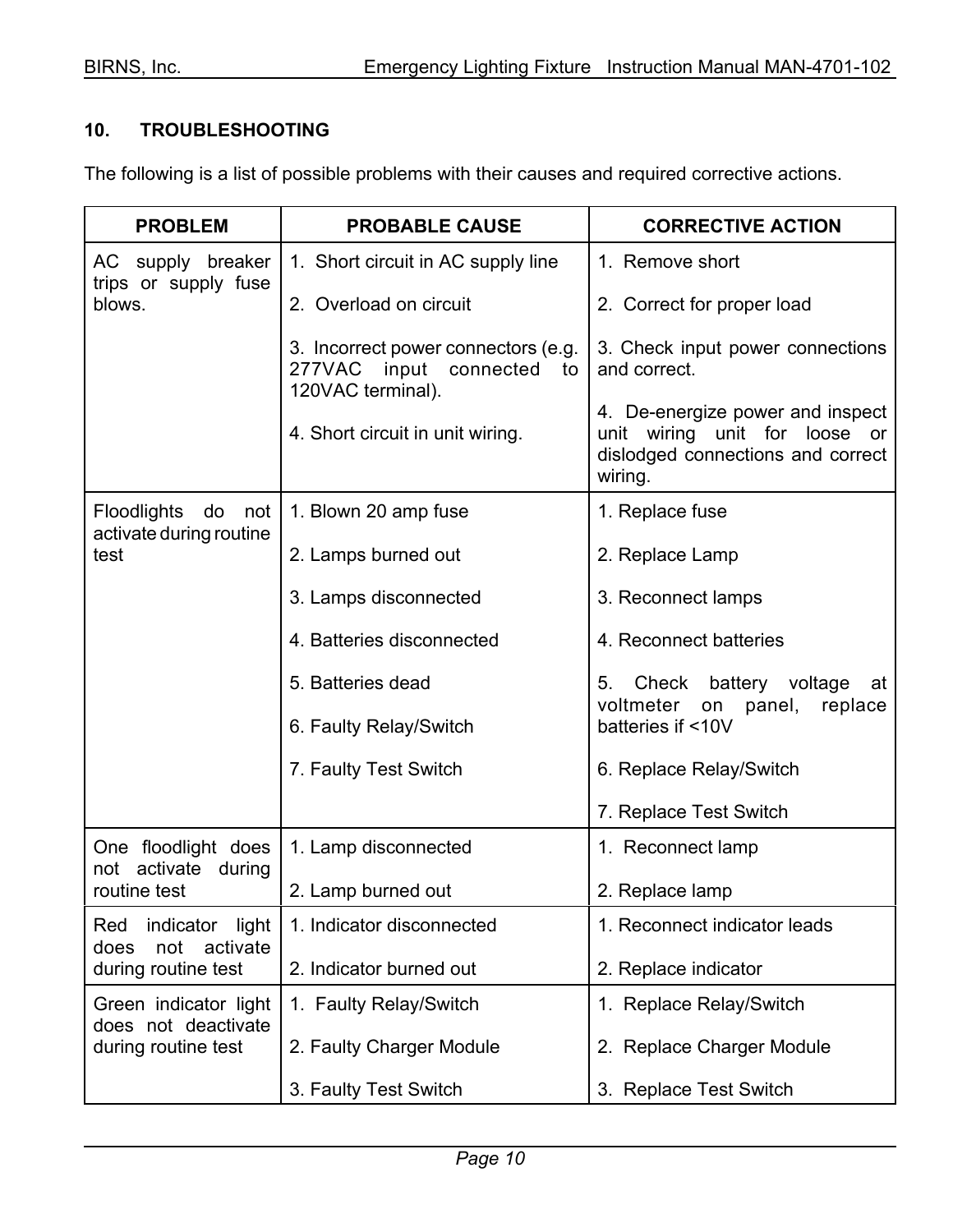| <b>PROBLEM</b>                                        | <b>PROBABLE CAUSE</b>                                     | <b>CORRECTIVE ACTION</b>                                                 |  |
|-------------------------------------------------------|-----------------------------------------------------------|--------------------------------------------------------------------------|--|
| <b>Floodlights</b><br>do<br>not                       | 1.5A fuse blown                                           | 1. Replace 5A fuse                                                       |  |
| deactivate<br>after<br>routine test                   | 2. Faulty Relay/Switch Module                             | 2. Replace Relay/Switch Module                                           |  |
|                                                       | 3. Faulty Test Switch                                     | 3. Replace Test Switch                                                   |  |
| indicator<br>does<br>Red<br>not deactivate after      | 1. Faulty Relay/Switch                                    | 1. Replace Relay/Switch Module                                           |  |
| routine test                                          | 2. Faulty Charger Module                                  | 2. Replace Charger Module                                                |  |
| <b>Floodlights</b><br>activate<br>without<br>apparent | 1. Open AC supply circuit                                 | 1. Correct open AC circuit                                               |  |
| cause                                                 | 2. Blown 5A fuse                                          | 2. Replace 5A fuse                                                       |  |
|                                                       | 3. Faulty Relay/Switch                                    | 3. Replace Relay/Switch Module                                           |  |
|                                                       | 4. Faulty Charger Module                                  | 4. Replace Charger Module                                                |  |
| Unit<br>provides<br>less                              | 1. Excessive load on batteries                            | 1. Correct load                                                          |  |
| than 8 hours of light<br>during power failure         | 2. Faulty Relay/Switch Module                             | 2. Replace Relay/Switch Module                                           |  |
|                                                       | 3. Faulty batteries                                       | 3. Replace batteries                                                     |  |
|                                                       | 4. Faulty Charger Module                                  | 4. Replace charger Module                                                |  |
| Green indicator light<br>does not reactivate          | 1. Faulty Relay/Switch Module                             | 1. Replace Relay/Switch Module                                           |  |
| after routine test                                    | 2. Faulty indicator light                                 | 2. Replace indicator light                                               |  |
|                                                       | 3. Faulty Charger Module                                  | 3. Replace Charger Module                                                |  |
| Amber indicator light<br>remains on for more          | 1. Faulty batteries                                       | 1. Replace batteries                                                     |  |
| than one hour after<br>routine test                   | 2. Faulty Charger Module                                  | 2. Replace charger module                                                |  |
| Amber indicator light<br>without<br>activates         | 1. Normal if for less than 1 hour<br>duration             | 1. No action required                                                    |  |
| apparent reason                                       | 2. Faulty batteries (if for more than<br>1 hour duration) | 2. Check battery volt meter for low<br>voltage (<10V); Replace batteries |  |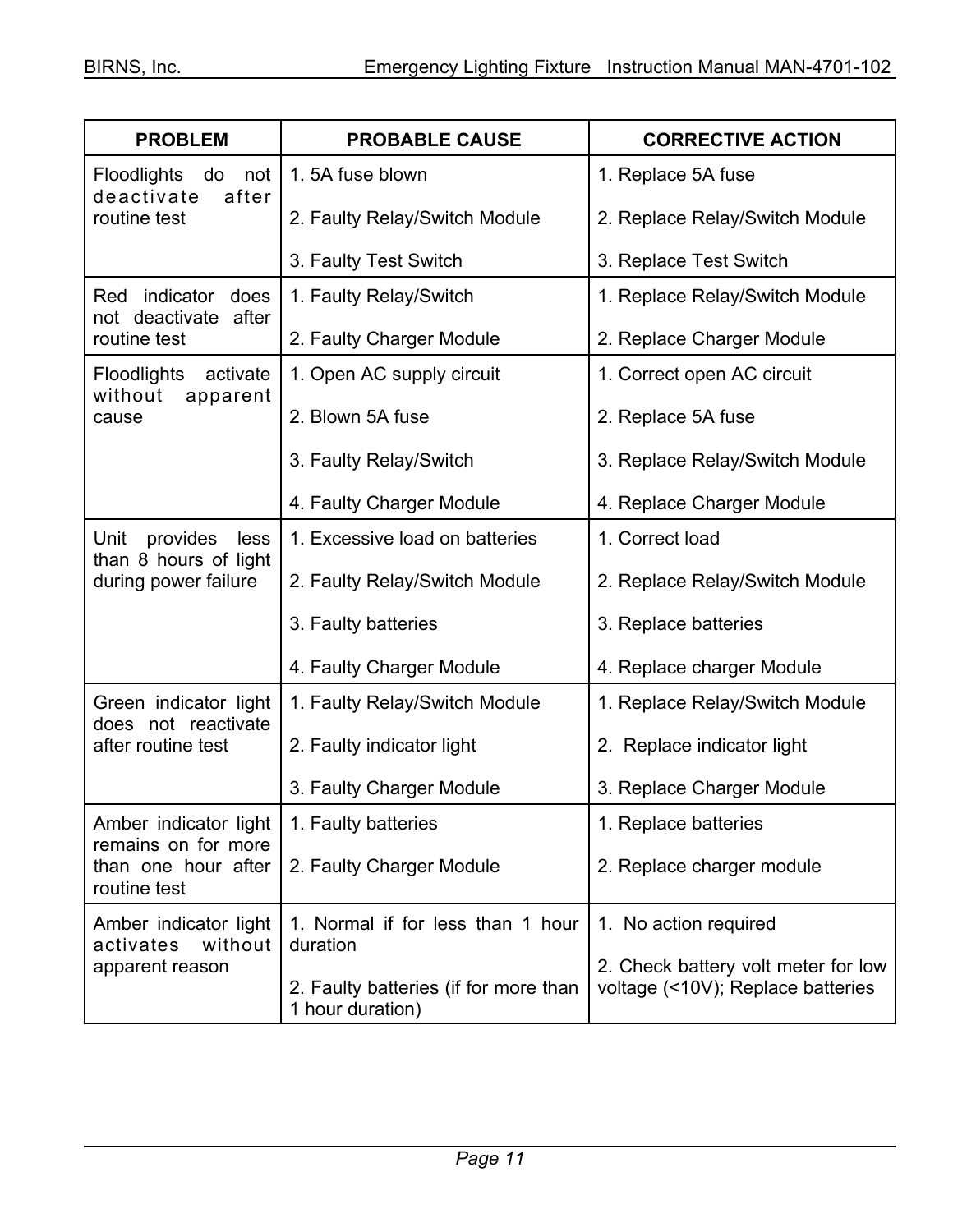| <b>PROBLEM</b>                                                           | <b>PROBABLE CAUSE</b>                                      | <b>CORRECTIVE ACTION</b>                                                           |
|--------------------------------------------------------------------------|------------------------------------------------------------|------------------------------------------------------------------------------------|
| Green indicator light<br>does not activate<br>during normal<br>operation | 1. Faulty indicator light<br>2. Faulty Relay/Switch Module | 1. Replace indicator light<br>2. Replace Relay/Switch Module                       |
| Battery voltage status<br>indicator meter reads<br>below 10 VDC          | 1. Low battery voltage<br>2. Faulty Voltmeter              | 1. Check batteries voltage<br>with<br>volt/ohm meter; replace batteries if<br><10V |
|                                                                          |                                                            | 2. Replace voltmeter                                                               |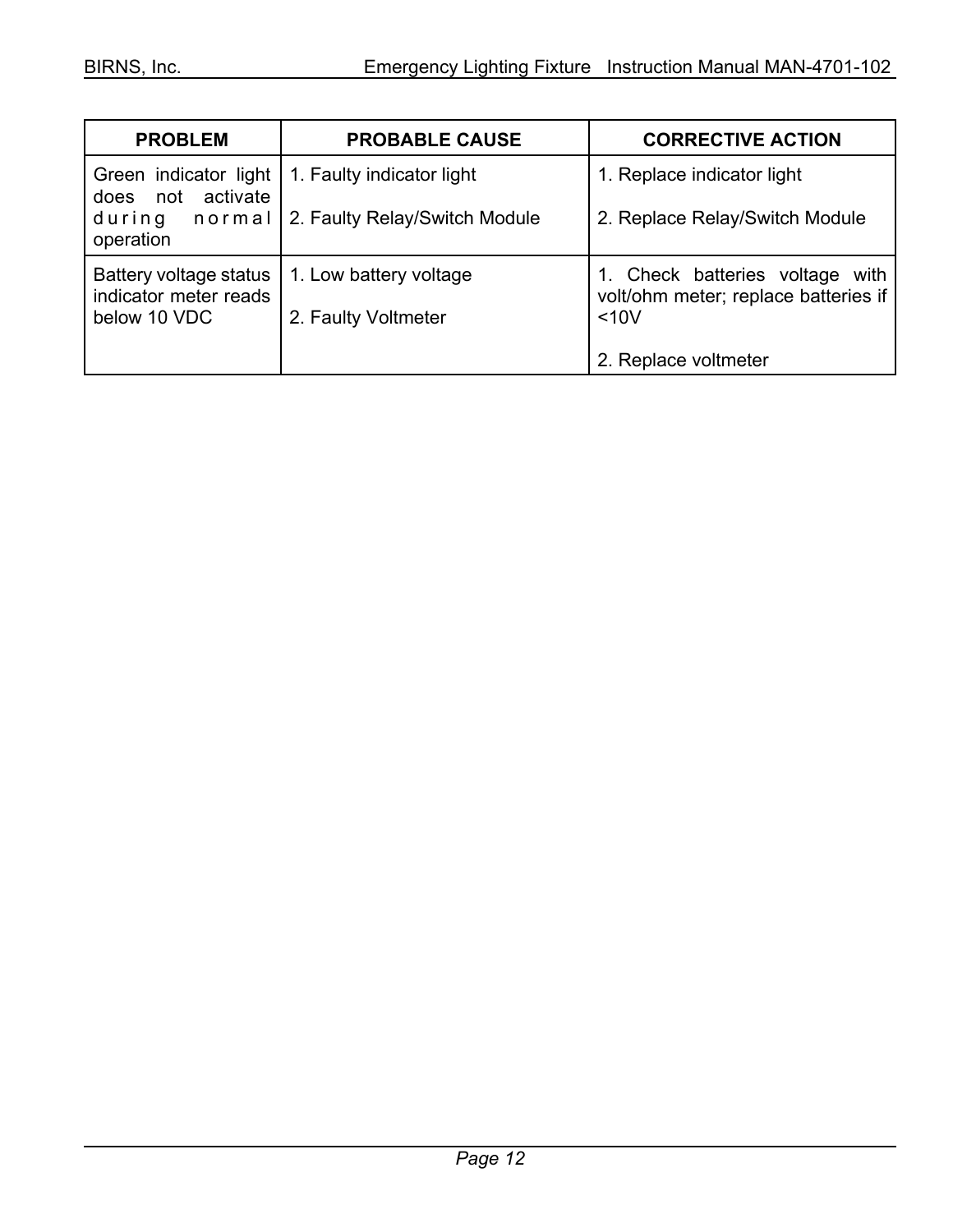#### **11. CORRECTIVE MAINTENANCE**

#### a. HOW TO REMOVE AND REPLACE THE COVER.

#### TO REMOVE THE COVER:

- i. The cover (14A-005) is retained with four No. 8 sheet metal screws (23B-095), one on each of the four sides of the cover.
- ii. Remove the four screws (23B-095), with a screwdriver, by turning them counterclockwise. Set them aside.
- iii. Remove the cover by pulling it straight off of the Fixture.

#### TO REPLACE THE COVER

- iv. To replace the cover, gently put it onto the open front of the box (08C-001) until it is seated.
- v. Install the four No. 8 sheet metal screws, one on each of the four sides of the cover, with a screw-driver by turning clockwise until seated. DO NOT OVER TIGHTEN.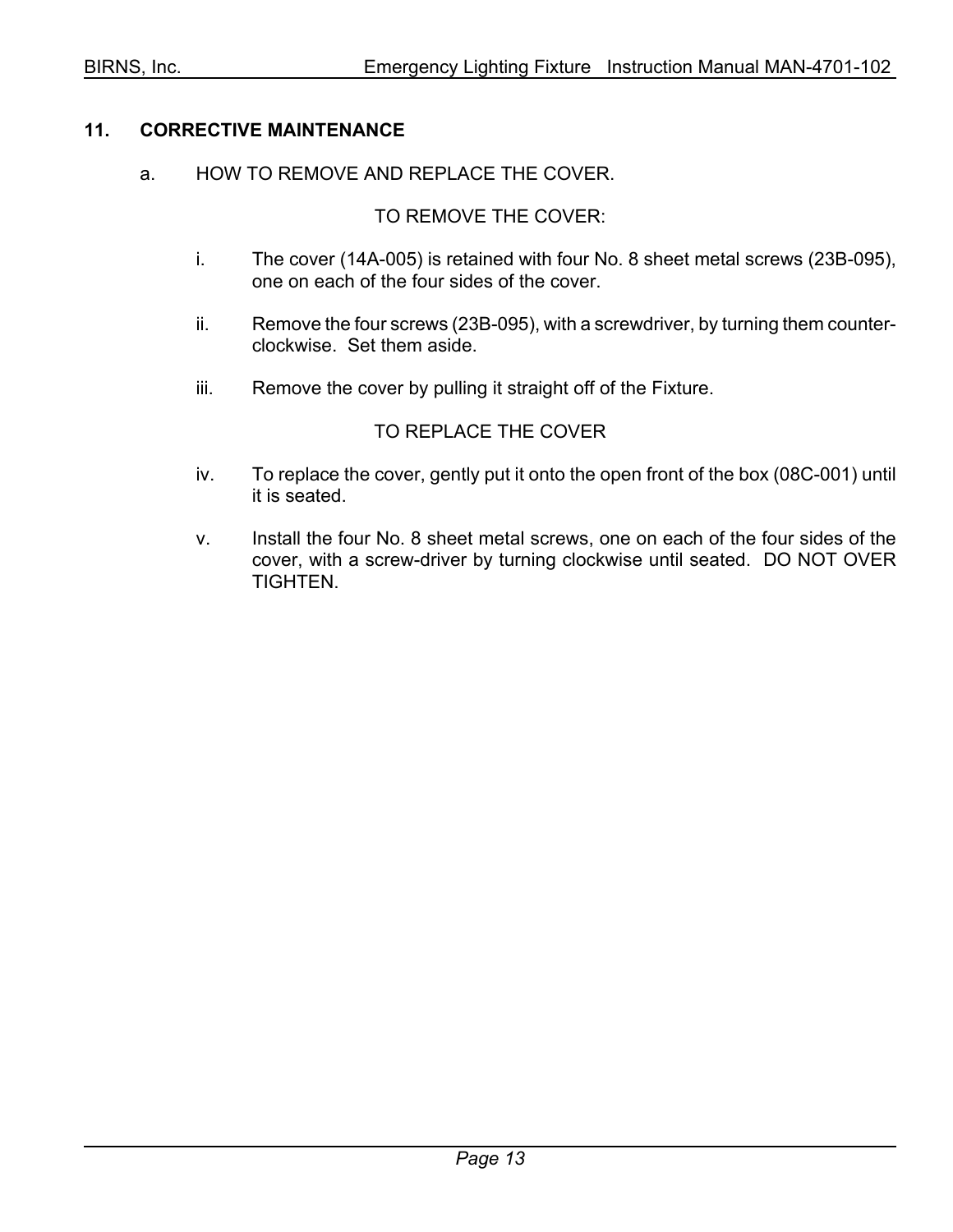b. REPLACING THE FLOODLIGHT LAMPS.

#### *CAUTION WEAR EYE PROTECTION. REPLACE ONLY ONE (1) LAMP AT A TIME.*

- i. De-energize AC supply and remove cover.
- ii. Remove 20 A (DC) fuse.
- iii. Separate floodlight housing by removing Philips screw and lifting off the retainer.
- iv. Disconnect wire leads from screw terminals on old lamp and reconnect to new lamp (NOTE: no wire orientation is required.)
- v. Note positioning of wire retaining clip on old lamp before removing it.
- vi. Remove wire retaining clip and lamp.
- vii. Install new lamp and re-install clip.
- viii. Reassemble floodlight housing.
- ix. Reinstall 20 A fuse.

#### *NOTE*

*The floodlights will go out in 3-10 seconds. The unit will reset itself when power is restored.*

x. Reinstall cover and energize the circuit.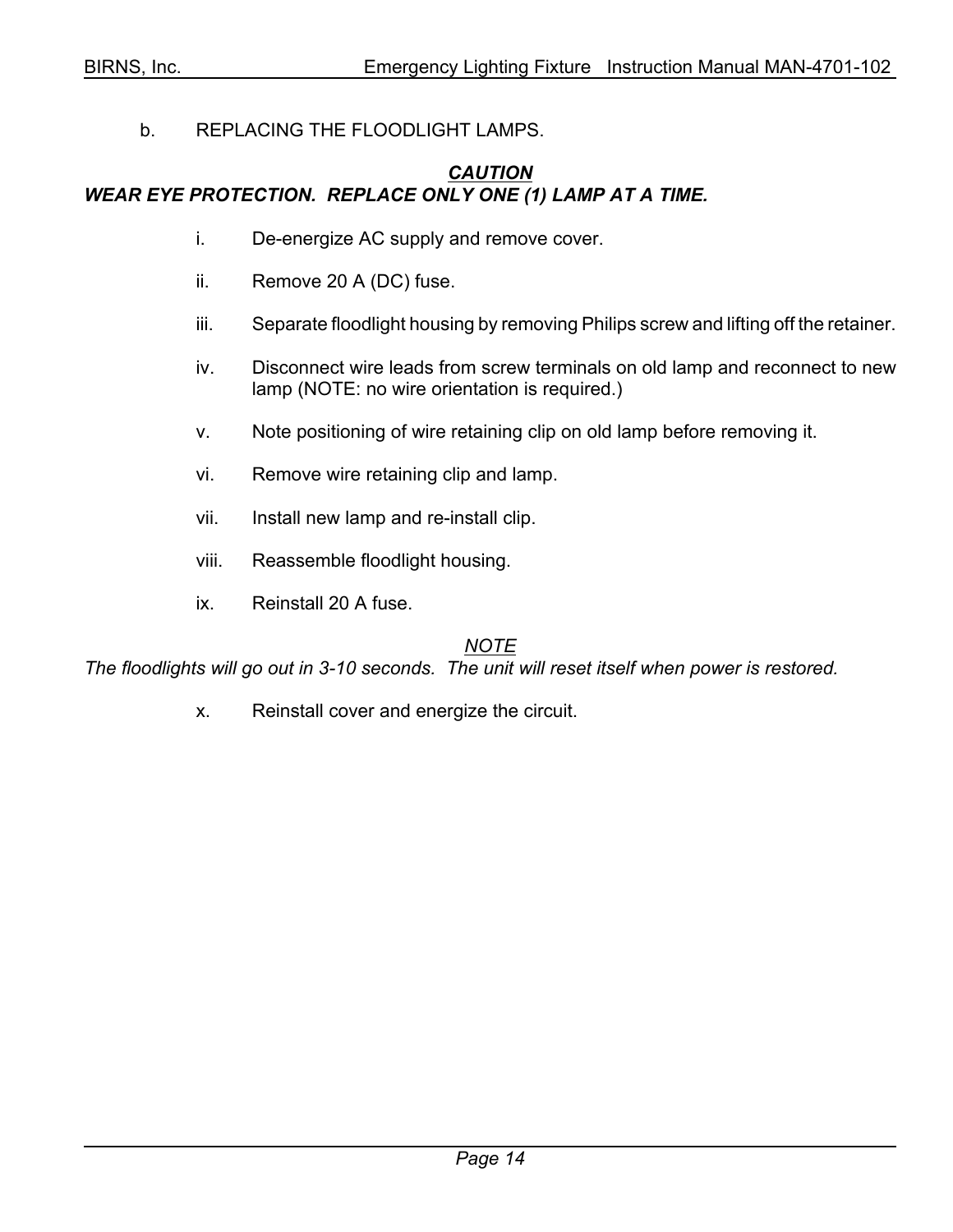- c. REPLACING THE FUSES.
	- i. De-energize AC supply and remove cover.
	- ii. Remove the affected fuse, by opening the fuse holder (18B-005). Open the fuse holder by rotating the fuse holder cover counter-clockwise.
		- (1) 5A fuse: 18E-003
		- (2) 20A fuse: 18E-004
	- iii. Insert a new replacement fuse into the appropriate fuse holder.

#### *CAUTION*

#### *THE 5A FUSE MUST ONLY BE INSERTED INTO THE TOP FUSE HOLDER. THE 20A FUSE MUST ONLY BE INSERTED INTO THE BOTTOM FUSE HOLDER.*

- iv. Close the fuse holder by putting on its cover and turning clockwise.
- v. Reinstall the Fixture cover and energize the circuit.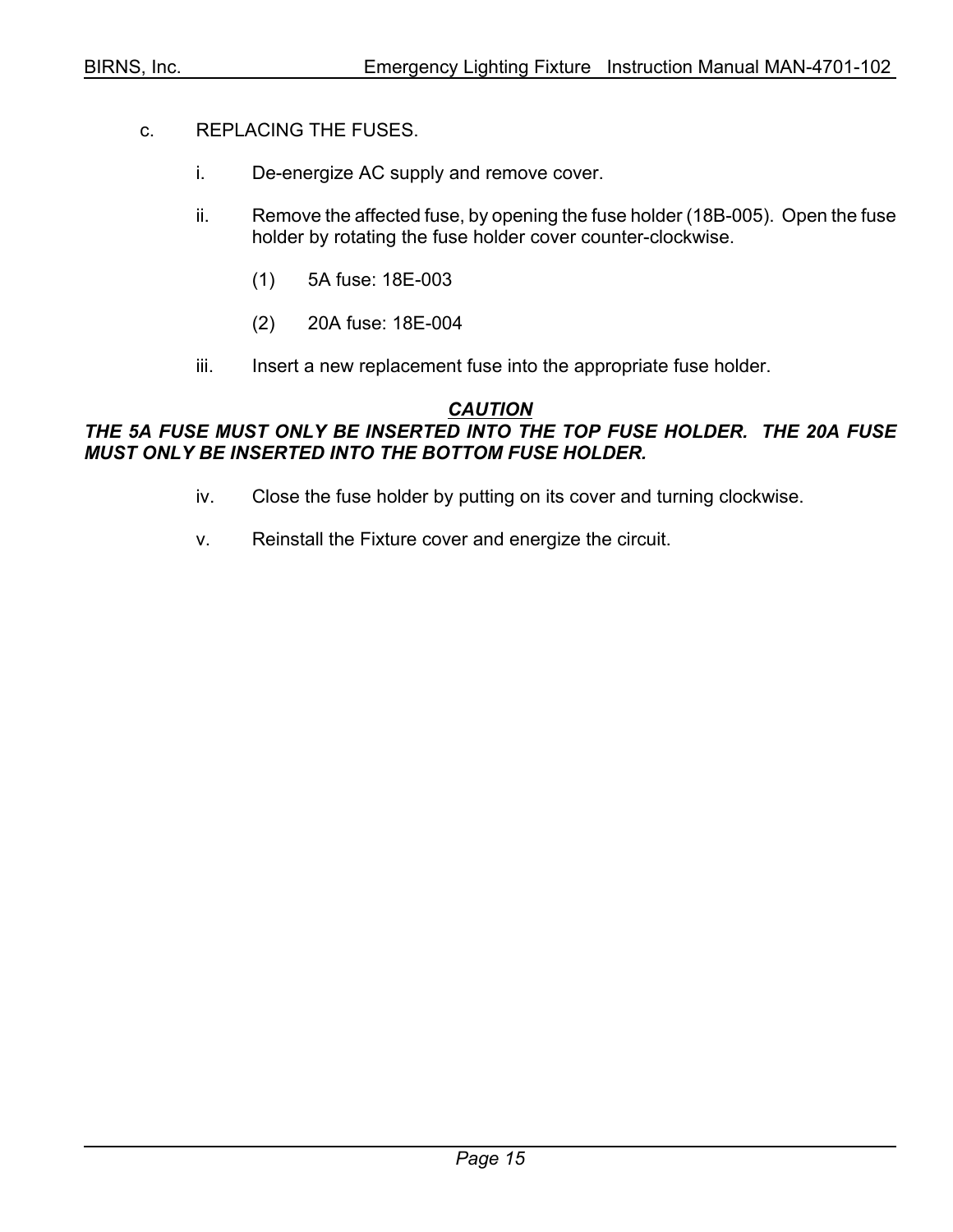#### d. REPLACING THE BATTERIES.

#### *NOTE*

*The battery manufacturer recommends that both batteries be replaced at the same time.*

- i. De-energize the AC supply circuit and remove cover (14A-005).
- ii. Remove 20 A fuse (18E-004).
- iii. Unplug the Battery Jumper Wire (17A-005) from the batteries. Unplug the positive and negative leads from the batteries.
- iv. Remove the three battery brackets (09A-012 and 09A-013). Remove the old batteries.
- v. Clean any foreign matter from battery area.
- vi. Install the new batteries with the labels facing out. Re-install the three battery brackets.
- vii. Connect the brown wire to the negative terminal on the left battery, and the red wire to the positive terminal on the right battery.
- viii. Install the Battery Jumper Wire (17A-005).
	- (1) Push one end of the Battery Jumper Wire onto the RED (POSITIVE) terminal on the left battery.
	- (2) Push the other end of the Battery Jumper Wire onto the BLUE (NEGATIVE) terminal on the right battery
- ix. Re-install the 20A fuse.

#### *NOTE*

*The floodlights will go out in 3-10 seconds. This is normal. The unit will reset itself for standby operation when the ac supply is restored.*

- x. Replace the cover.
- xi. Energize the circuit.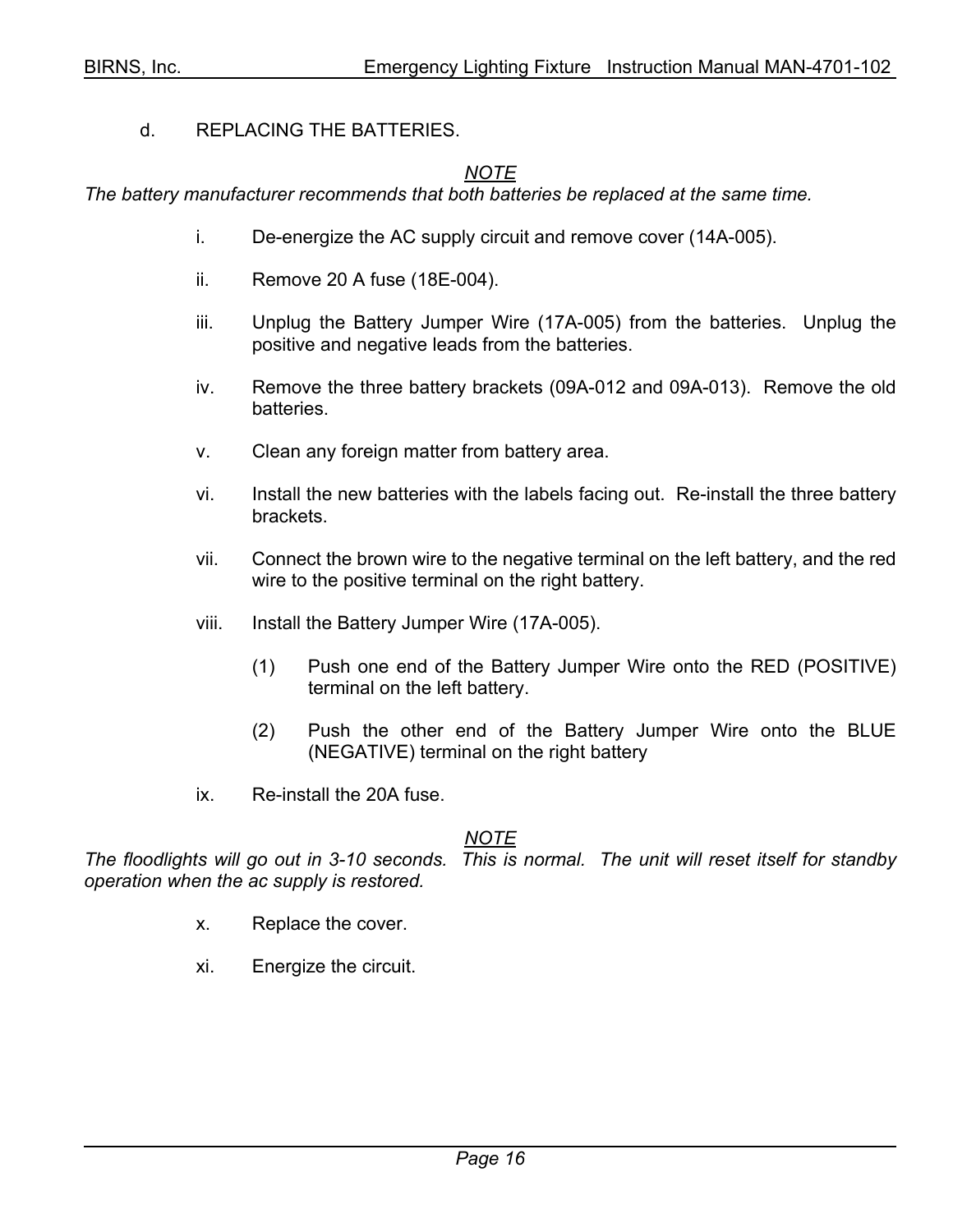#### e. REPLACING THE CHARGER MODULE PCB ASSEMBLY.

- i. De-energize the AC supply circuit and remove the Fixture cover.
- ii. Remove the 20A fuse.
- iii. Remove the Battery Jumper Wire.
- iv. Remove the four Pan Slot 6-32 x 0.25 screws (23B-004) from the top of the Fixture (between the floodlight lamp Head Assemblies), by rotating them counter clock wise with a screwdriver.
- v. Remove the Charger Module Assembly (20B-005) by pulling it straight out from the card edge connector (18D-023).
- vi. Insert a new charger Module Assembly by gently pushing it straight into the card edge connector.

#### *NOTE*

*The charger module PCB and the card edge connector are keyed so that the module will only fit into the connector with a right-angle stainless steel bracket.*

- vii. Replace the four Pan Slot screws.
- viii. Replace the Battery Jumper Wire.
- ix. Replace the 20A fuse.
- x. Replace the Fixture Cover.
- xi. Energize the AC power.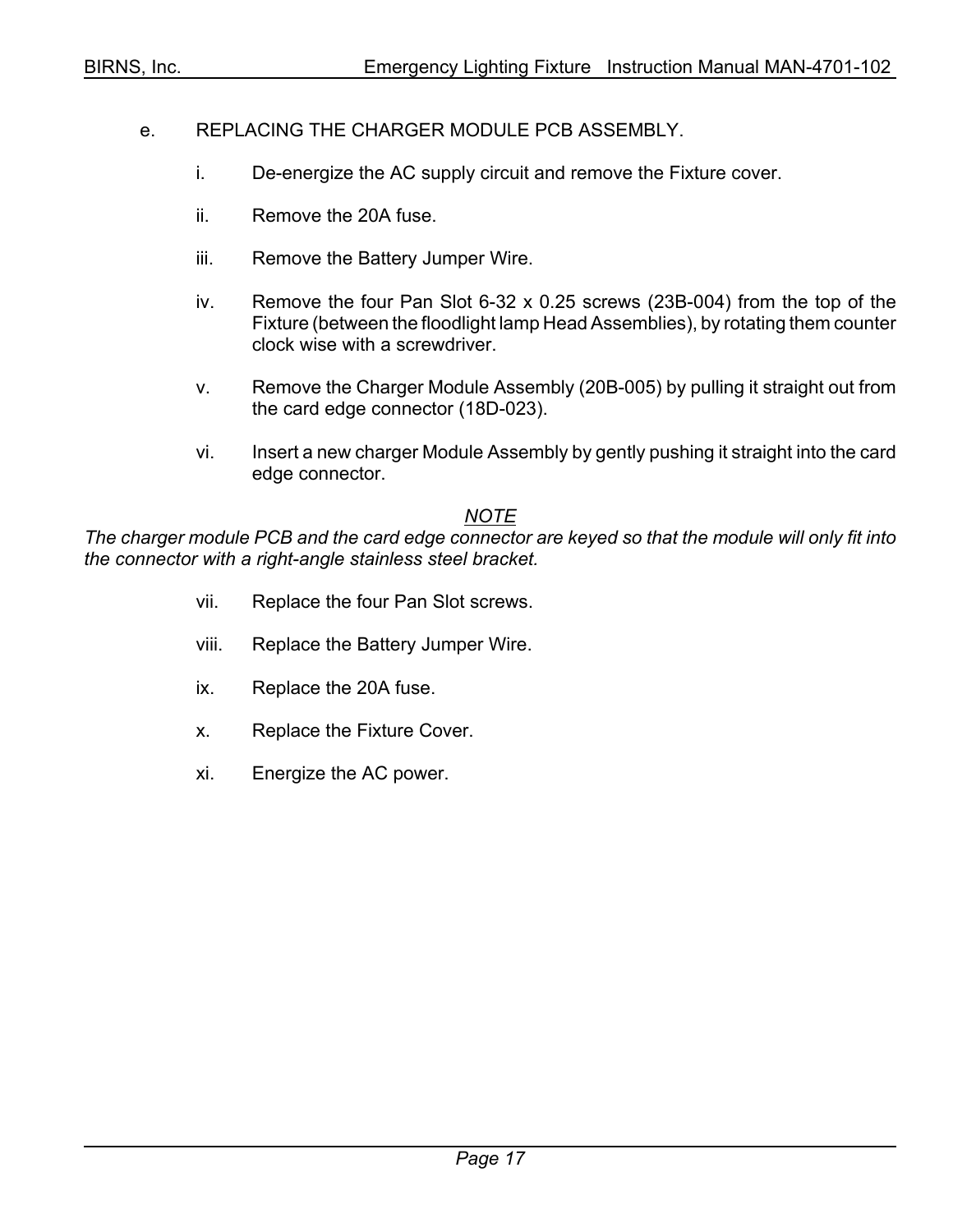#### f. REPLACING THE RELAY/SWITCH MODULE.

- i. De-energize the AC supply and open the Fixture cover.
- ii. Remove the 20A fuse.
- iii. Remove the Battery Jumper Wire.
- iv. Remove the nylon strap retaining the Relay/Switch Module in place.
- v. Remove the Relay/Switch Module (21D-016) by firmly pulling it straight out from its socket (18R-001).
- vi. Install the new Relay/Switch Module by inserting it into the socket until seated.
- vii. Install a new non-metallic Module retaining strap. NOTE: a sturdy nylon cable tie is appropriate for this purpose.
- viii. Replace the Battery Jumper Wire.
- ix. Replace the 20A fuse.
- x. Replace the Fixture cover and activate the AC power supply.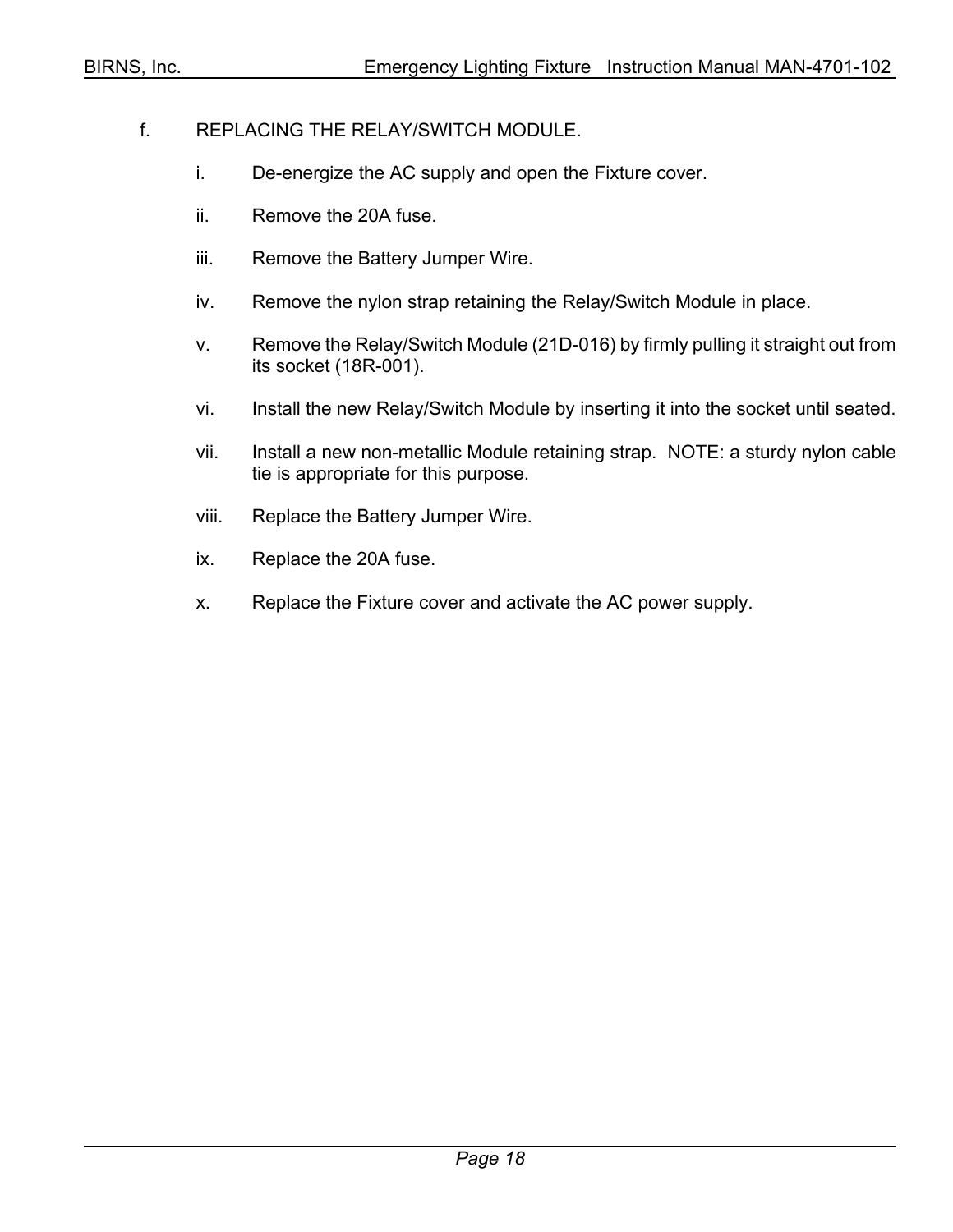- g. REPLACING THE PILOT LIGHTS (also called Status Indicator Lights).
	- i. De-energize the AC supply and open the Fixture cover.
	- ii. Remove the 20A fuse (28E-004).
	- iii. Remove the Battery Jumper Wire.
	- iv. Disconnect the affected Pilot Light by pulling the wire terminals straight off of the Pilot Light terminals.
		- (1) Red Pilot Light: 18L-001 (incandescent); 18L-004 (LED)
		- (2) Green Pilot Light: 18L-002 (incandescent); 18L-005 (LED)
		- (3) Amber Pilot Light: 18L-003 (incandescent); 18L-006 (LED)
	- v. Remove the Plot Light from the Fixture box by pressing on the Pilot Light's two plastic retaining tabs on the inside of the box while pushing it straight out of its hole.
	- vi. Insert a new Pilot Light by pushing it straight into its hole.
	- vii. Connect the wires to the new Pilot Light by pushing the wire terminals directly onto the Pilot Light spade terminals until fully seated.
	- viii. Connect the Battery Jumper Wire.
	- ix. Replace the 20A fuse.
	- x. Replace the Fixture cover and activate the AC Power supply.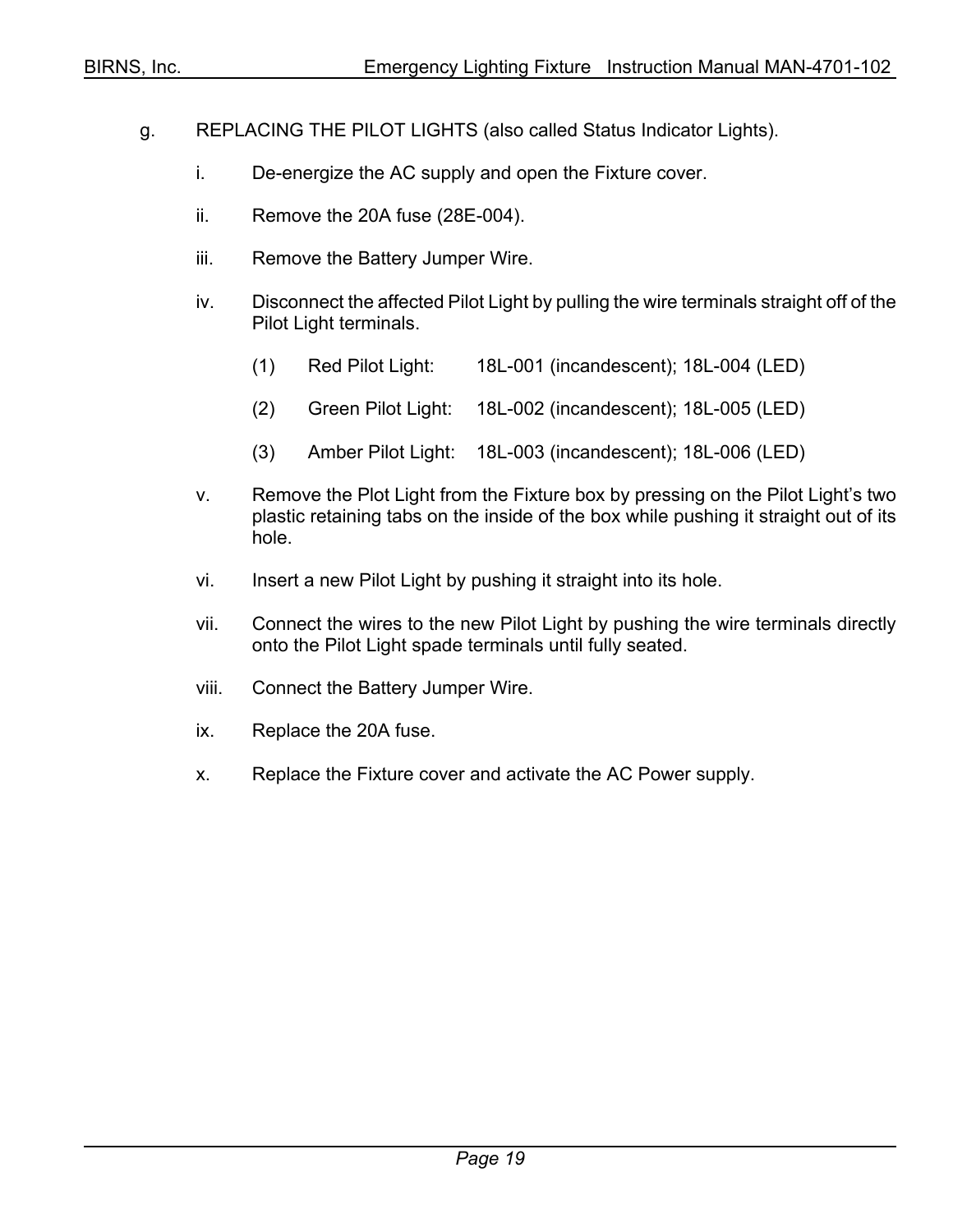#### h. REPLACING THE VOLT METER.

- i. De-energize the AC supply and open the Fixture cover.
- ii. Remove the 20A fuse.
- iii. Remove the Battery Jumper Wire.
- iv. Disconnect the Voltmeter (18J-009) by removing the nuts holding the wires onto its two terminal posts.
- v. Remove the wires from the Voltmeter.
- vi. Remove the non-conductive retention strap from the Voltmeter.
- vii. Remove the Voltmeter from the Fixture box by removing its two retaining screws. Push the Voltmeter straight out of its hole.
- viii. Insert a new Voltmeter by pushing it straight into its hole. Ensure that it is reading right-side up.
- ix. Connect the wires to the new Voltmeter and tighten the terminal nuts.
- x. Install the new Voltmeter into its hole. Install the two retaining screws.
- xi. Install a new non-conductive retention strap onto the Voltmeter.
- xii. Connect the Battery Jumper Wire.
- xiii. Replace the 20A fuse.
- xiv. Replace the Fixture Cover.
- xv. Energize the AC power supply.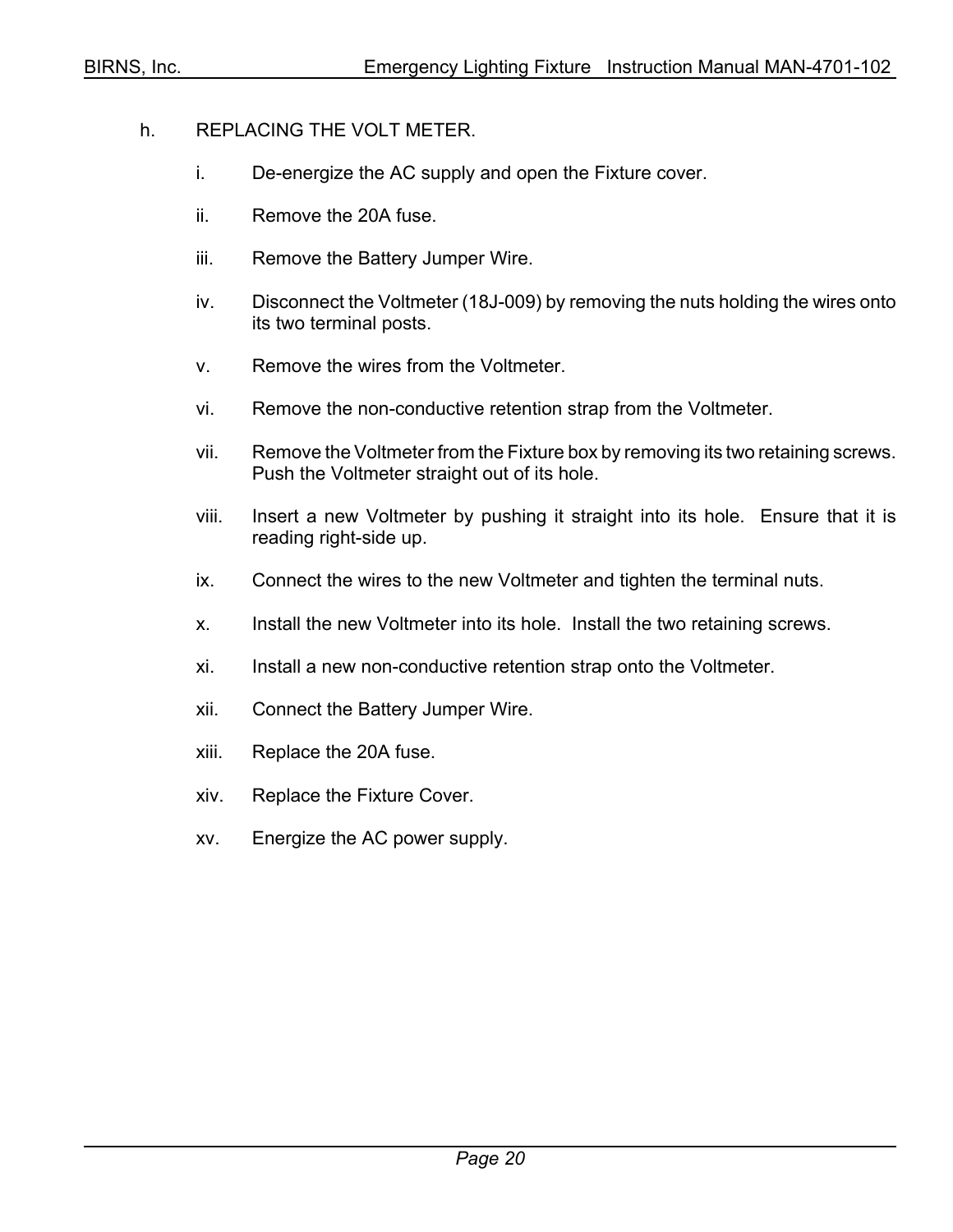#### **12. TECHNICAL SPECIFICATIONS**

- a. MATERIALS
	- i. BATTERIES
		- (1) Electrode plates: Lead-calcium alloy, antimony-free
		- (2) Plate separators: woven glass fiber cloth
		- (3) Electrolyte : immobilized (gelled) dilute inorganic sulphuric acid
		- (4) Container : ABS (acrylonitrile butadiene styrene copolymer)
		- (5) Terminals : tin-plated brass
		- (6) Relief Valve seal: neoprene rubber
		- (7) Container seal : polyurethane

#### *NOTE*

*During discharging, the negative plate is lead and the positive plate is lead dioxide, both becoming lead sulfate. The alloying of both plates with small amounts of calcium gives strength to the plate and helps inhibit corrosion.*

#### *NOTE*

*If excessive gas pressure builds up within the battery, the relief valve will open and release the pressure. The hydrogen and oxygen gasses vented are clean and non-corrosive. The one-way valve not only ensures that no air gets into the battery where the oxygen would react with the plates causing internal discharge, but also represents a safety device. The vent release pressure is 2-6 psi.*

- ii. EMERGENCY LIGHTING FIXTURE
	- (1) Box 300-series stainless steel
	- (2) Cover 300-series stainless steel
	- (3) Bracket, single 300-series stainless steel
	- (4) Bracket, dual 300-series stainless steel
	- (5) Bracket, fuse 300-series stainless steel
	- (6) All screws, washers, and lockwashers : 300-series stainless steel
	- (7) All labels adhesive Mylar tape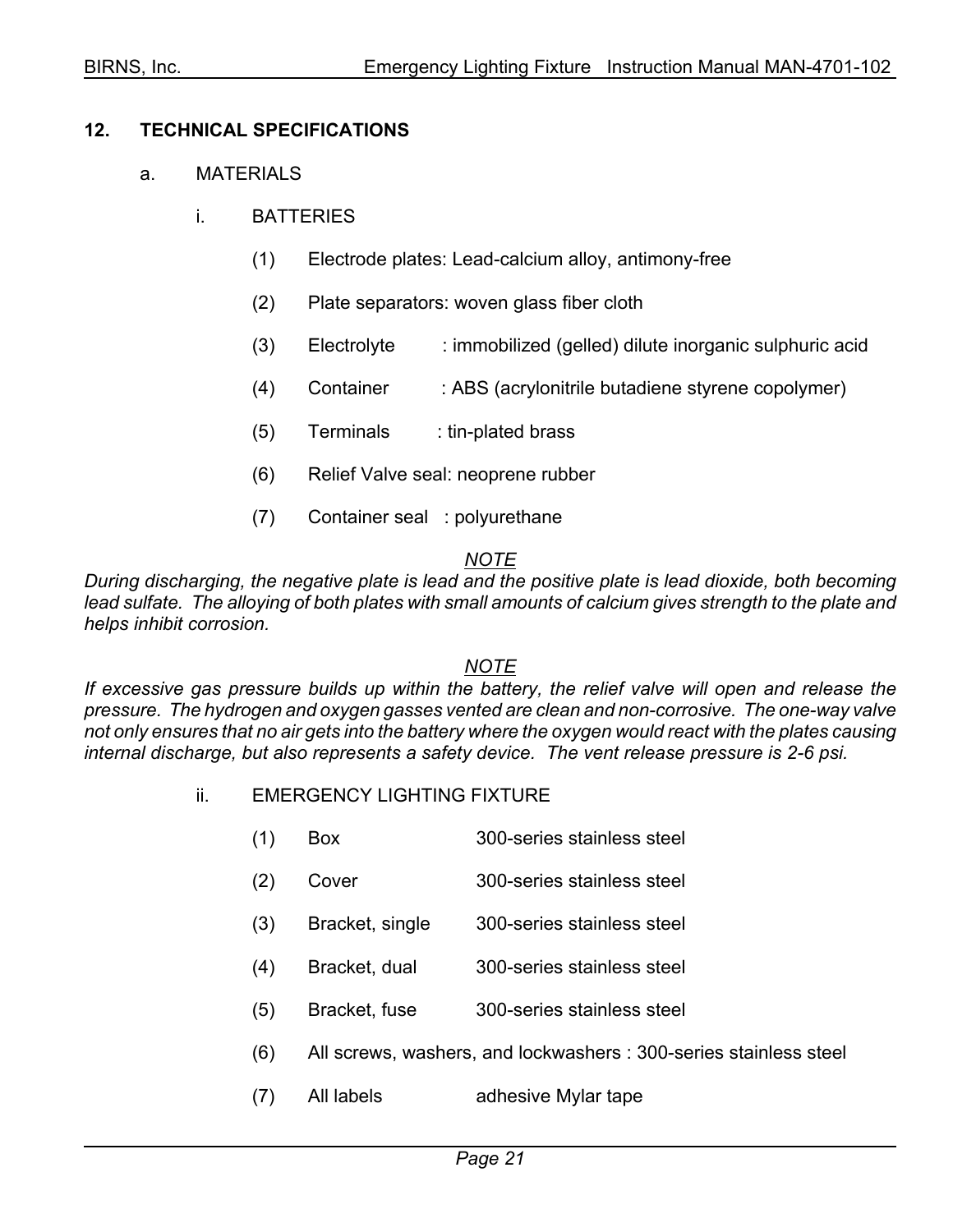|    |                 | (8)       |     | Lamp head                   | chrome-plated brass                                           |               |                           |                                                                |        |
|----|-----------------|-----------|-----|-----------------------------|---------------------------------------------------------------|---------------|---------------------------|----------------------------------------------------------------|--------|
|    |                 | (9)       |     | PCB assembly                | fiberglass, clad with tin-plated copper; stainless<br>bracket |               |                           |                                                                |        |
|    |                 | (10)      |     | Wire insulation             |                                                               |               |                           |                                                                |        |
|    |                 |           | (a) | Model 4701, Rev. N/C        |                                                               |               | copper conductor          | PVC Insulation, tinned stranded                                |        |
|    |                 |           | (b) |                             | Model 4701-1 (Safety Related)                                 |               |                           | Hypalon (CSPE) Insulation,<br><b>Stranded Copper conductor</b> |        |
|    |                 |           | (c) | Model 4701, Rev. A          |                                                               | conductor     | Insulation,               | Cross-linked polyethylene (XLPE)<br>Stranded                   | Copper |
|    |                 | (11)      |     | <b>Battery wire sockets</b> |                                                               |               | Nylon or vinyl insulation |                                                                |        |
|    |                 | (12)      |     | Wire ties, nonconductive    |                                                               | Polypropylene |                           |                                                                |        |
| b. | <b>PHYSICAL</b> |           |     |                             |                                                               |               |                           |                                                                |        |
|    | i.              | Height:   |     | 53 cm (21 inches)           |                                                               |               |                           |                                                                |        |
|    | ii.             | Width:    |     | 41 cm (16 inches)           |                                                               |               |                           |                                                                |        |
|    | iii.            | Depth:    |     | 10 cm (4 inches)            |                                                               |               |                           |                                                                |        |
|    | iv.             | Weight:   |     | 21.4 kg (47 pounds)         |                                                               |               |                           |                                                                |        |
|    | V.              | Mounting: |     | <b>Wall Mounting Type</b>   |                                                               |               |                           |                                                                |        |

#### c. ELECTRICAL

- i. AC Supply Voltage:
	- (1) Model 4701 Rev. "N/C": 120, 220 or 240 VAC
	- (2) Model 4701 Rev. "A": 120, 220, 240 or 277 VAC)
- ii. Supply frequency: 50 or 60 Hz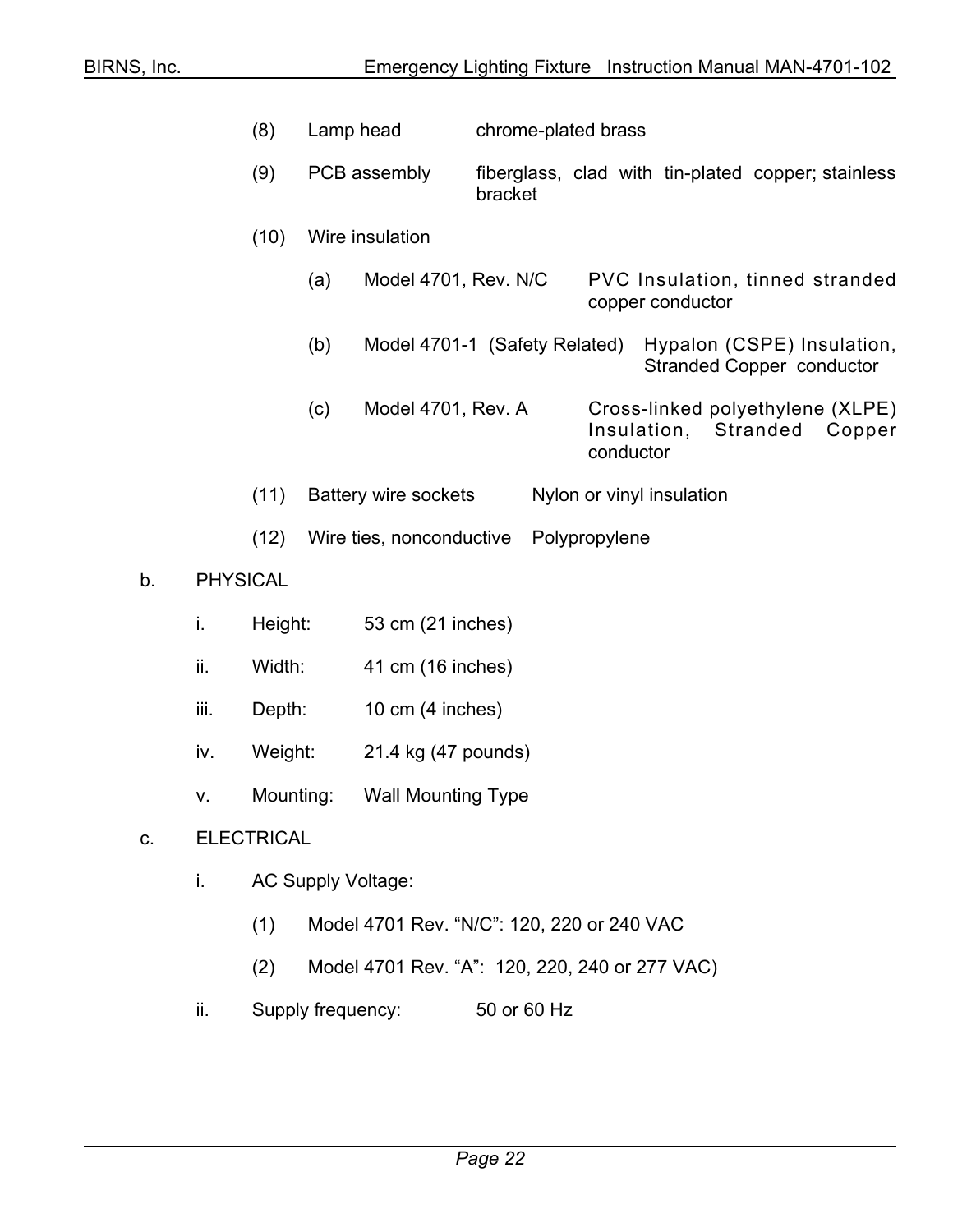|    | iii. | Maximum Emergency Loads:       |                                                                      |
|----|------|--------------------------------|----------------------------------------------------------------------|
|    |      | For 1.5 hours: 170 W<br>(1)    |                                                                      |
|    |      | (2)<br>For 8 hours:<br>45 W    |                                                                      |
| d. |      | <b>LAMP INFORMATION</b>        |                                                                      |
|    | i.   | Number of lamps:               | $\overline{2}$                                                       |
|    | ii.  | Rated Voltage of lamps:        | 12.8 volts                                                           |
|    | iii. | Rated wattage of each lamp     | 18 W                                                                 |
|    | iv.  | Type of lamp:                  | Sealed Beam, PAR 36                                                  |
|    | ٧.   | Rated lamp lifetime:           | 300 hours                                                            |
|    | vi.  | Light output per lamp:         | 1500 CBCP/lamp                                                       |
|    | vii. | Beam spread to 10% max CP:     |                                                                      |
|    |      | (1)<br>Horizontal:             | 50 degrees                                                           |
|    |      | (2)<br>Vertical:               | 25 degrees                                                           |
| е. |      | <b>BATTERY INFORMATION</b>     |                                                                      |
|    | i.   | Type of Battery:               | Sealed flat-plate gelled electrolyte lead-acid                       |
|    | ii.  | Number of cells:               | 6 total (3 cells per battery)                                        |
|    | iii. | Nominal Voltage:               | 12 VDC (6 VDC/battery)                                               |
|    | iv.  | Discharge operation time:      | 8 hours (min) to 87.5% battery voltage, at<br>rated wattage of lamp. |
|    | ٧.   | Maximum storage period:        | 30 days without charging and temperature<br>limitations              |
|    | vi.  | <b>Total Battery Capacity:</b> | 33 amp-hours                                                         |
|    | vii. | <b>Nominal Battery Weight:</b> | $6.4$ +/-.12 kg (14 +/-.25 lbs)                                      |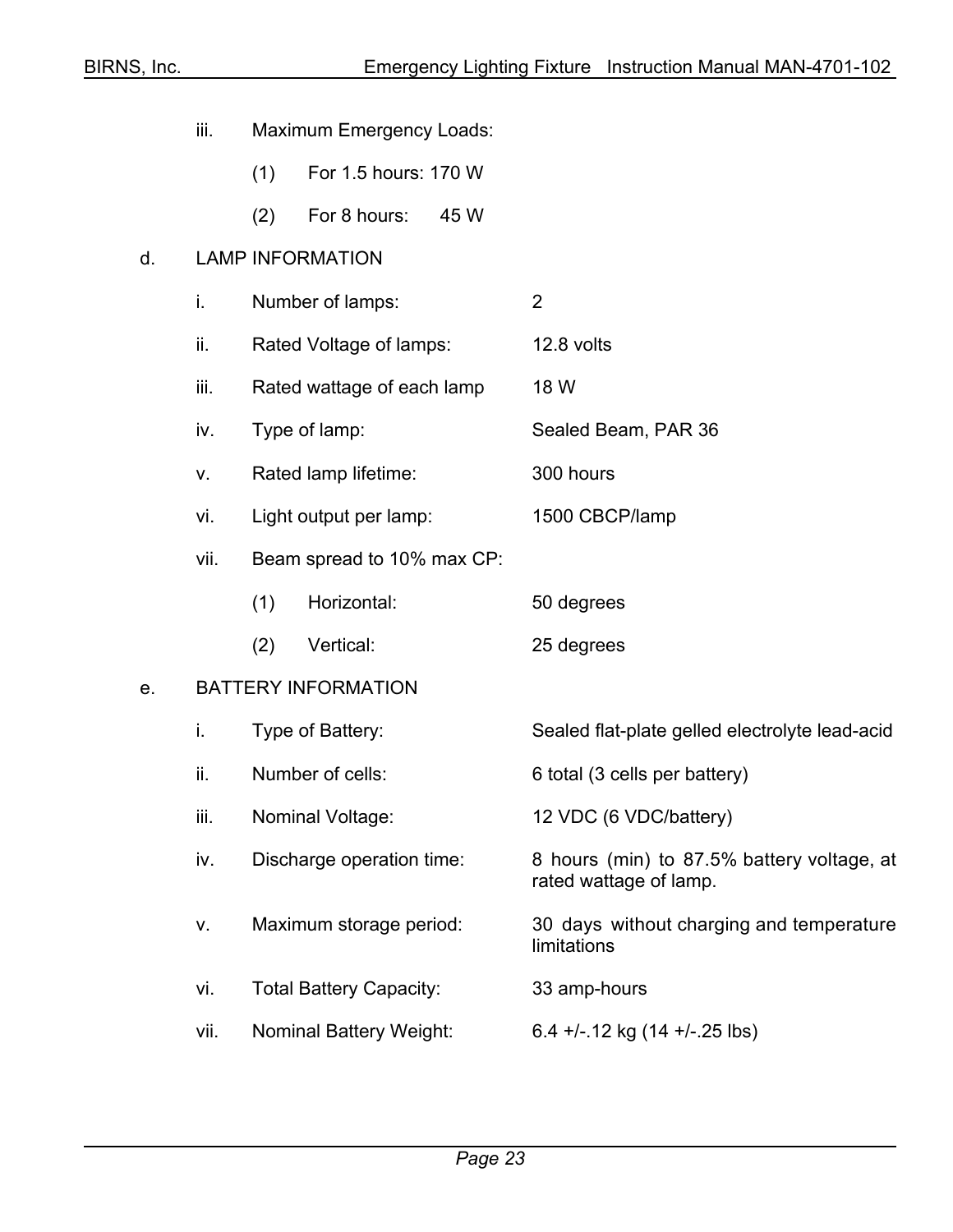#### **13. INSTALLATION INSTRUCTIONS**

a. UNPACKING

#### *CAUTION*

#### *THE PACKED UNIT WEIGHS 47 POUNDS (21.4 kg). DO NOT DROP IT. TAKE ALL NECESSARY SAFETY PRECAUTIONS WHEN LIFTING HEAVY WEIGHTS.*

#### *NOTE*

*We recommend that the unpacking be performed in the same area as the final installation, to protect the unit during transportation to the installation site.*

- i. Set the packaged unit on flat horizontal surface. Lay the carton flat.
- ii. Cut open both sealed ends. (These are the two smallest sides of the carton.)
- iii. Look into the carton. Ensure that the thin polystyrene packing piece is on the bottom. (If it is on the top, turn the unit over.)
- iv. Hold the cardboard carton with one hand. Using the other hand, push the interior polystyrene. Packing fully out of the carton until it rests free on the horizontal surface.
- v. Remove the top polystyrene piece by lifting it straight up.
- vi. Holding the unit by the two lamp head assemblies, tilt the unit up until it is resting upright on the thin flat polystyrene pad.
- vii. Cut the polyethylene bag from around the unit, taking care not to scratch the mirror finish. Discard the desiccant and all other packing materials.
- viii. Ensure that units for installation inside containment are indeed the proper Nuclear Safety Related-rated units.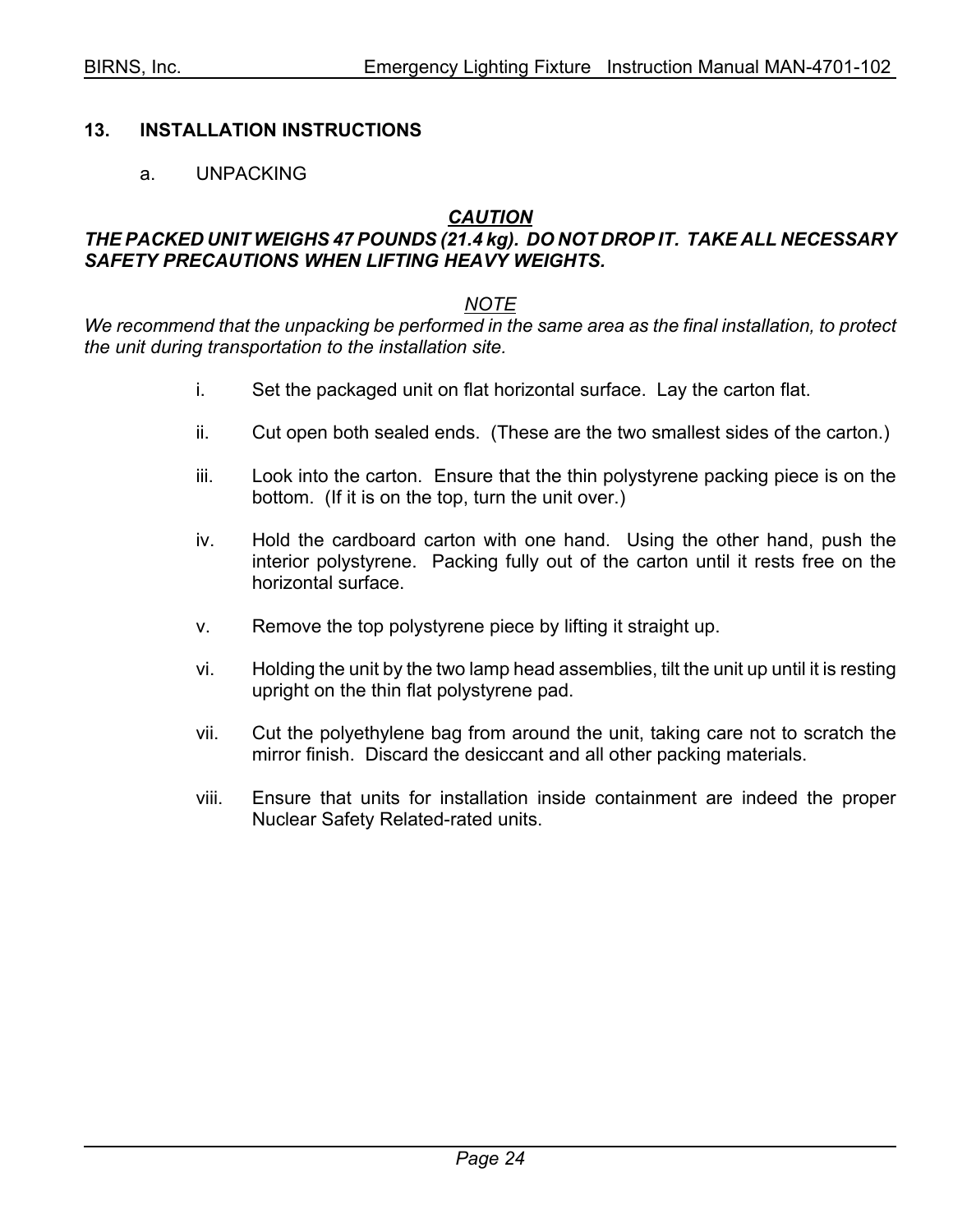#### b. PRE-INSTALLATION

- i. Holding the unit by the two lamp head assemblies, tilt it back until it is resting flat on the thin flat polystyrene pad.
- i. Remove the four #8 sheet metal screws securing the cover and set aside. Lift off the cover.
- iii. Locate the Battery Jumper Wire. [This is a red wire, 8 inches (20 cm) long, with two blue fully insulated slip-on female connectors.] RETAIN FOR FINAL INSTALLATION.
- c. INSTALLATION.

#### *CAUTION*

#### *ENSURE AC POWER IS "OFF" (DE-ENERGIZED) PRIOR TO INSTALLATION!!*

- i. Open the appropriate knock-out to allow for wire entry into the unit.
- ii. Affix the unit to the wall.

#### *NOTE*

*Three 0.375-inch (9.5mm) mounting holes are provided– one in each of the two upper corners and one in between the batteries, near the bottom of the unit.*

- iii. Install the appropriate conduit.
- iv. Draw the AC power wires into the unit.
- v. Terminate the ground wire with a crimp-on type uninsulated ring terminal.
- vi. Attach the terminated Ground Wire to the right Single Battery Bracket retaining screw. This screw is marked with a green dot on the bracket.
- vii. Remove the 5A fuse and retain for later use.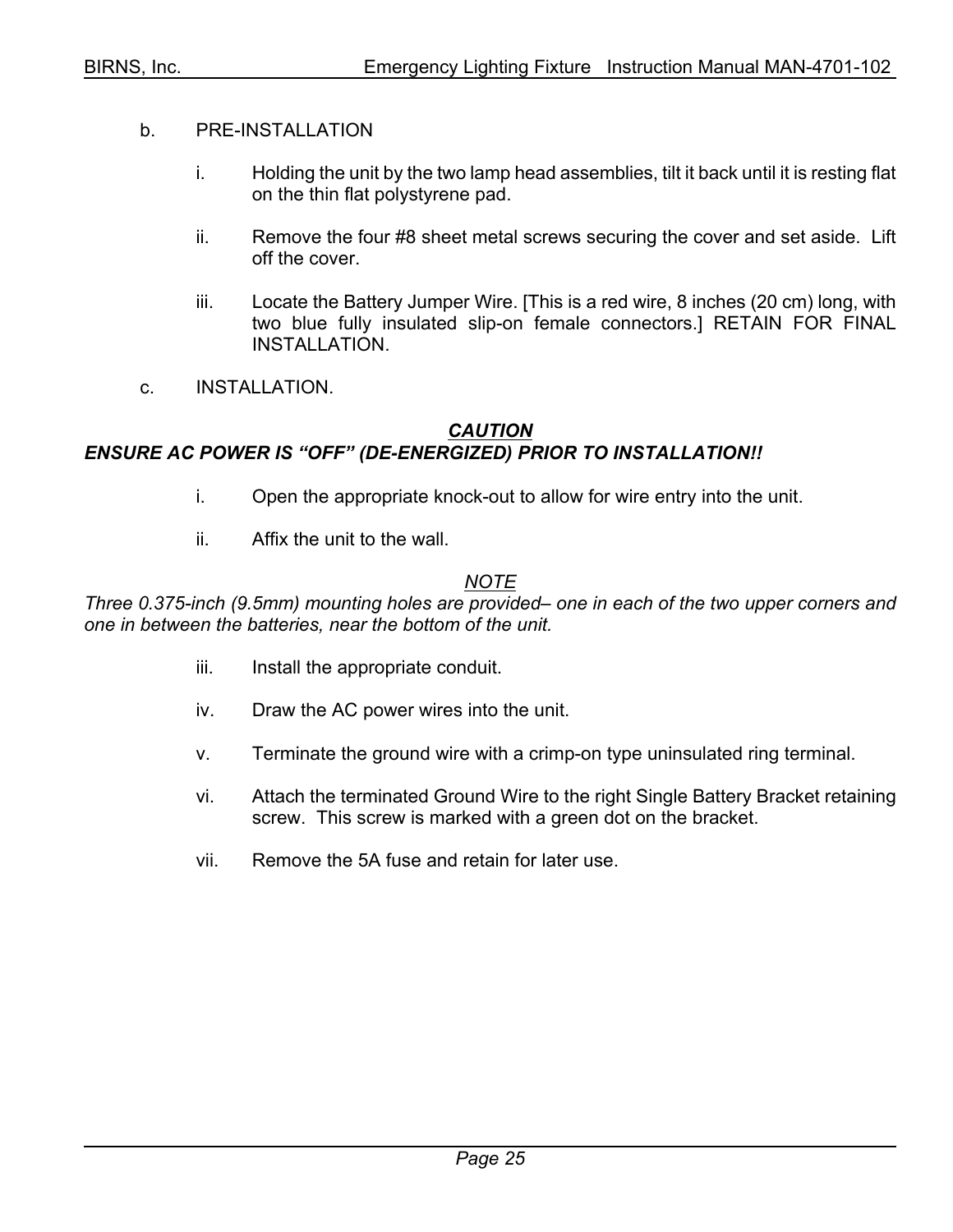- viii. Connect the Hot (Live) and Neutral (Common) wires to the appropriate positions on the Terminal Block (18K-001). Reading from left to right:
	- (1) NEUTRAL (COMMON) No. 1 position (first from the left)
	- (2) 120 VAC (LIVE) No. 3 position (third from the left)
	- $(3)$  220 VAC (LIVE) No. 4 position (fourth from the left)
	- (4) 240 VAC (LIVE) No. 5 position (fifth from the left)
	- (5) 277 VAC (LIVE) No. 6 position (sixth from the left)

*NOTE*

*The No. 2 position in the Terminal Block (second from the left) is unused*.

- ix. Check that the wires are securely fastened into the terminal block.
- x. Re-install the 5A fuse.
- xi. Remove the 20A fuse and retain for later use.
- xii. Install the Battery Jumper Wire.
	- (1) Push one end of the Battery Jumper Wire onto the RED (POSITIVE) terminal on the left battery.
	- (2) Push the other end of the Battery Jump Wire onto the BLUE (NEGATIVE) terminal on the right battery.
- xiii. Aim the floodlight lamp Head Assemblies.
	- (1) Loosen the 3/8" nut at the base of the Lamp Head Assembly (inside the unit).
	- (2) Swivel the Lamp Head Assembly to desired position.
	- (3) Tighten the 3/8" nut to secure the Lamp Head Assembly in position.
	- (4) Loosen the 5/16" horizontal nut at the Lamp Head Assembly joint.
	- (5) Tilt the lamp Head to desired position.
	- (6) Tighten the 5/16" nut to secure the Lamp Head in position.
- xiv. Install the 20A fuse.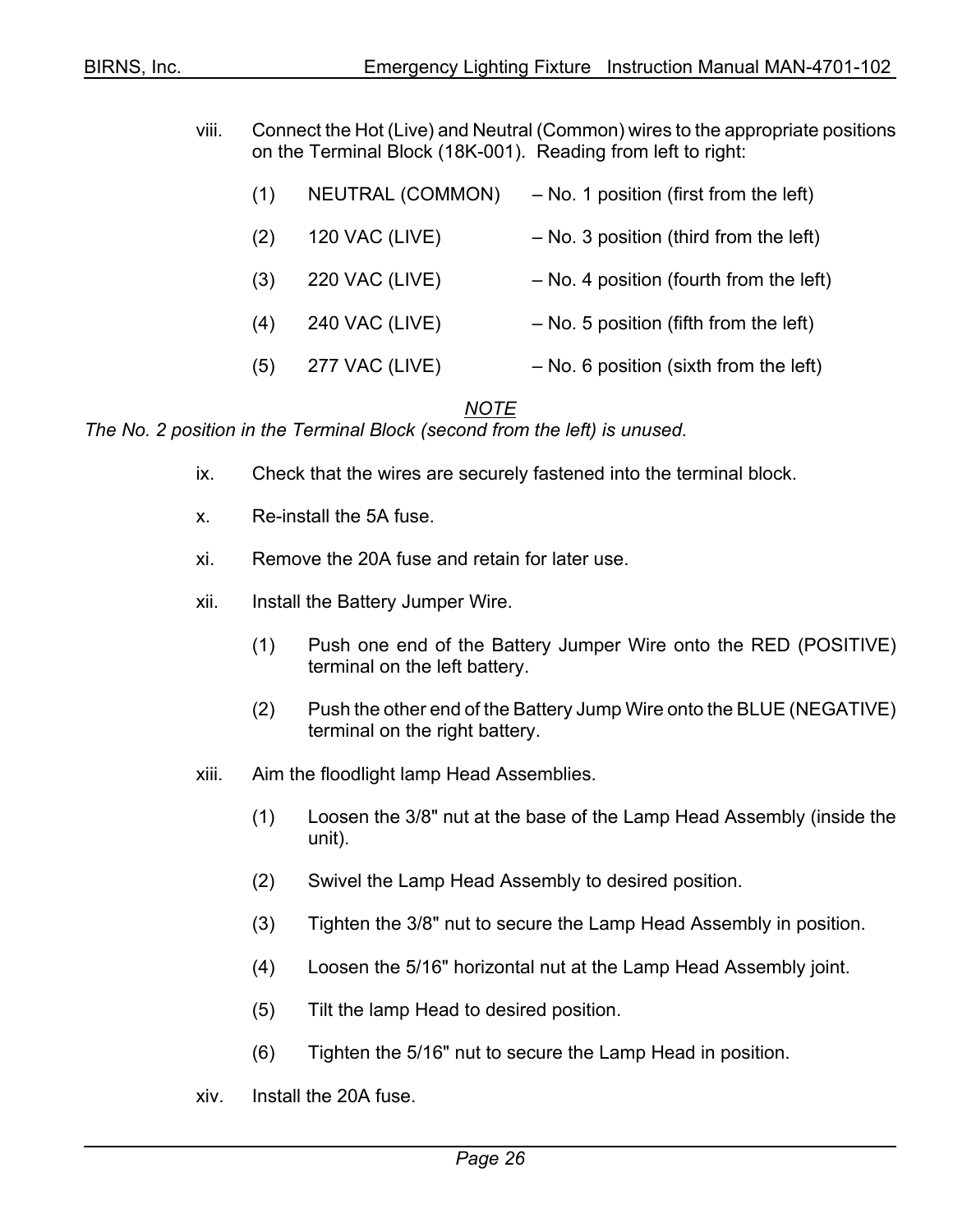#### *NOTE*

*The floodlights and the red "emergency mode" indicator may activate momentarily; if this happens, within 3-5 seconds they will switch off and green "normal power" indicator will activate. This process is normal.*

- xv. Replace the unit Cover (14A-005) with the four #8 sheet metal screws (23B-095).
- xvi. Energize the AC supply circuit.

#### *NOTE*

*The amber "high charge" indicator may activate until the batteries reach their full-charged capacity*.

- d. POST-INSTALLATION
	- i. Do a standard Performance Test, as per the directions in Chapter 5, "Scheduled Maintenance", in the section entitled "Performance Testing".

#### *NOTE*

*The Emergency Lighting Fixture incorporates a trim potentiometer, that controls the charging rate (and, thereby, the charging current), as a component on the Charger Module Assembly (20B-005). This control is pre-set in the factory. It can be adjusted to reduce the charging current; reduction of the charging current does, however, increase the recharge time.*

*To adjust the charging rate, use a straight-blade screwdriver with a blade width of less than or equal to 0.125" to turn the white potentiometer (marked "TRIM"). Turn the trim-pot CLOCKWISE to DECREASE the output voltage, which decreases the charging current (and increases the charge time). (Turn the trim-pot COUNTER-clockwise to INCREASE the charging current.)*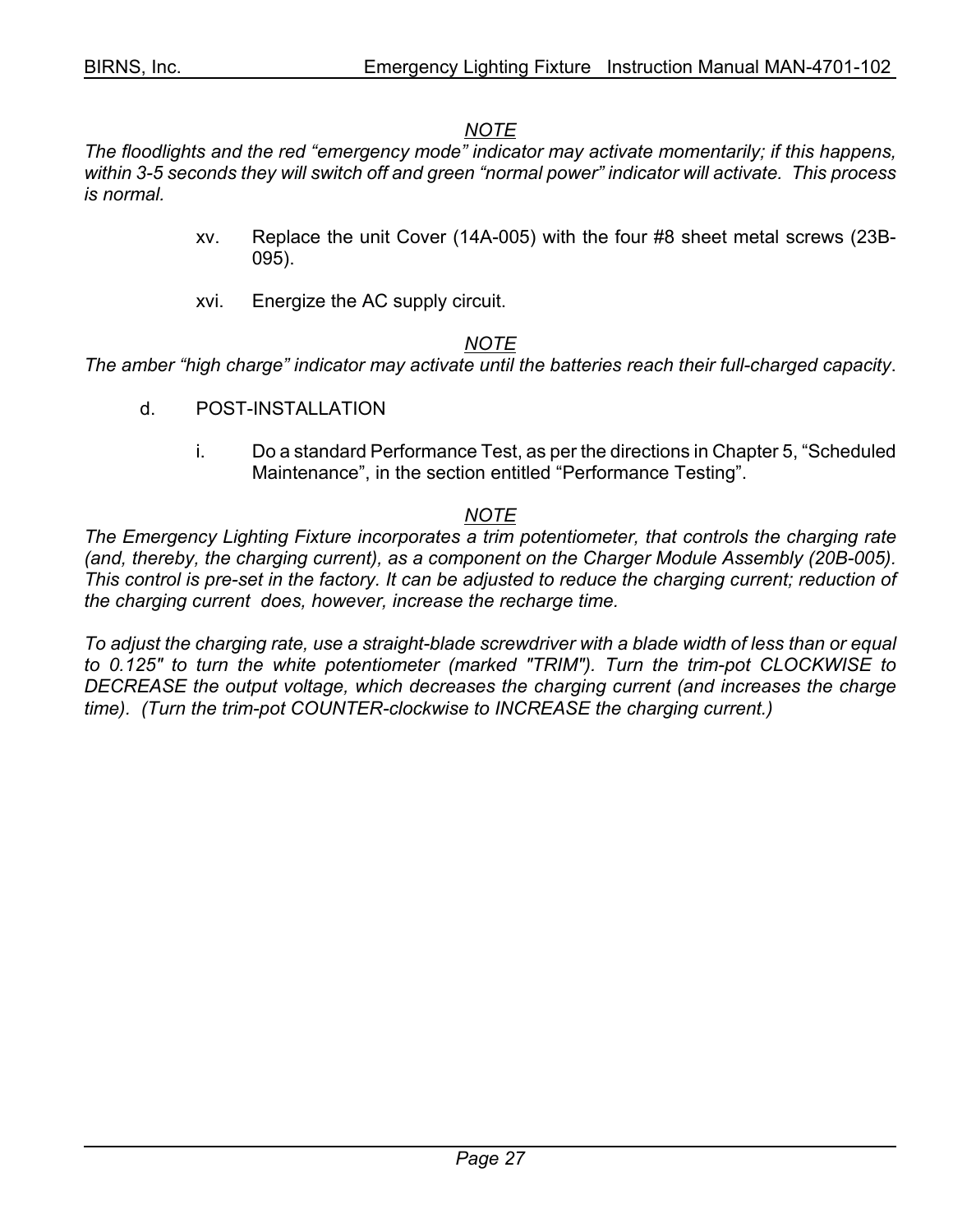### **Appendix A**

## **Drawings**

for the

### **BIRNS Emergency Lighting Fixture**

Model 4701

| Drawing No. | <b>Drawing Title</b>                                                       | Rev. |
|-------------|----------------------------------------------------------------------------|------|
| 4701-01-12  | Layout, Emergency Lighting Fixture<br><b>BIRNS Model 4701</b>              |      |
| 4701-01-11  | Features & Specifications,<br><b>BIRNS Emergency Light, Model 4701</b>     |      |
| 4701-01-10  | <b>BIRNS Emergency Light,</b><br>Model 4701                                |      |
| 4701-01-30  | Installation Dimensions, Lighting Fixture<br><b>BIRNS Model 4701</b>       | N/C  |
| 4701-01-40  | Overall Dimensions, Emergency Lighting Fixture,<br><b>BIRNS Model 4701</b> | N/C  |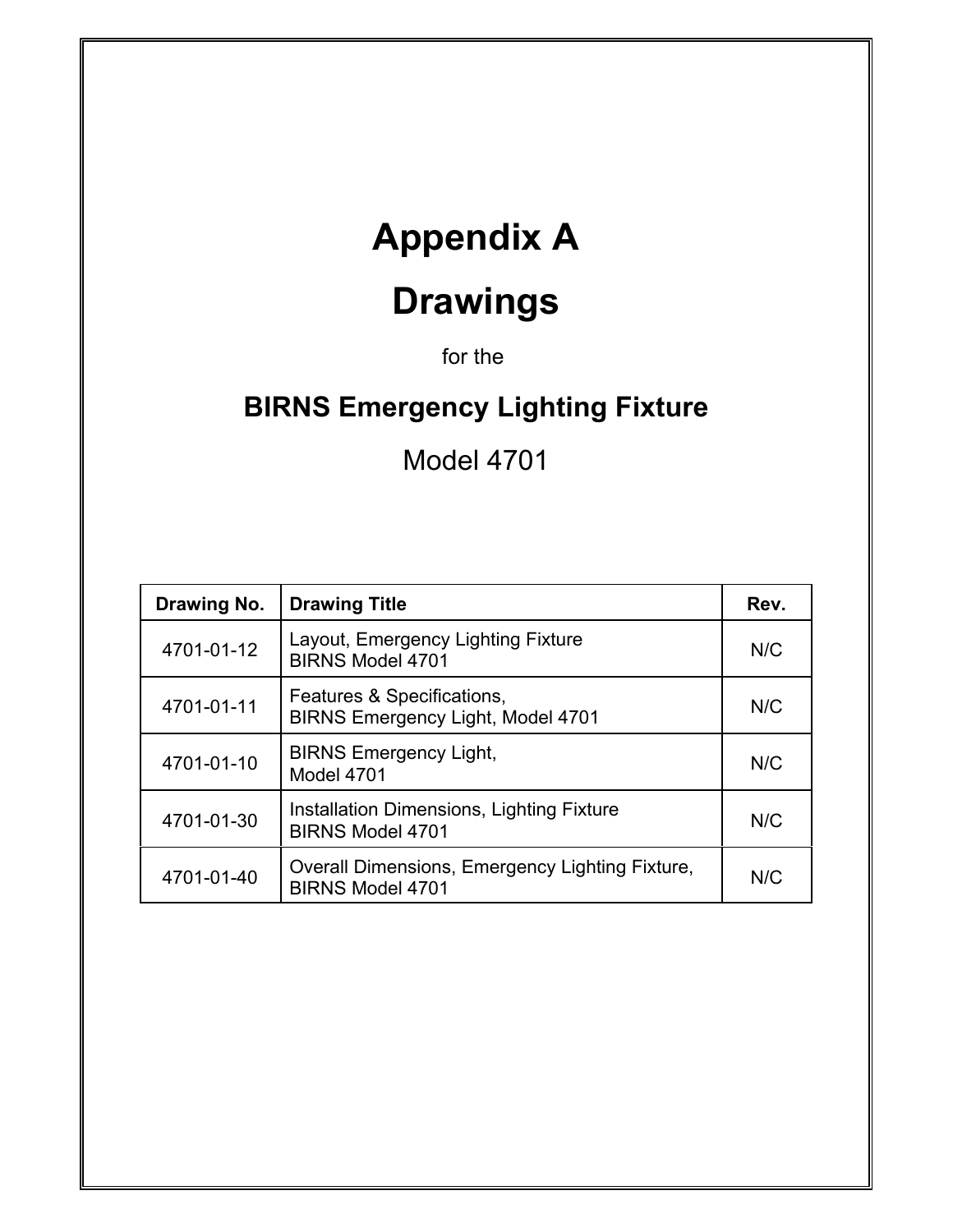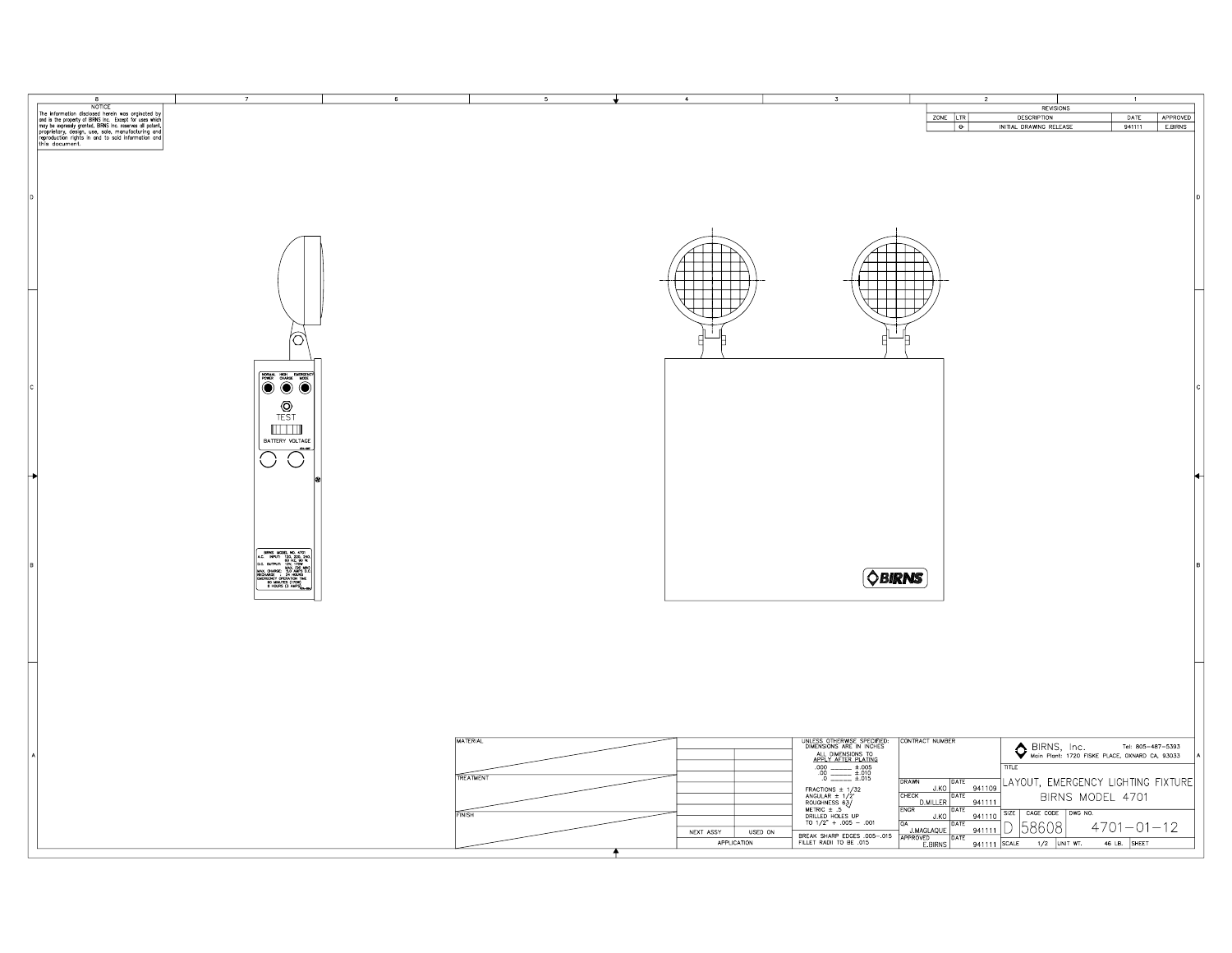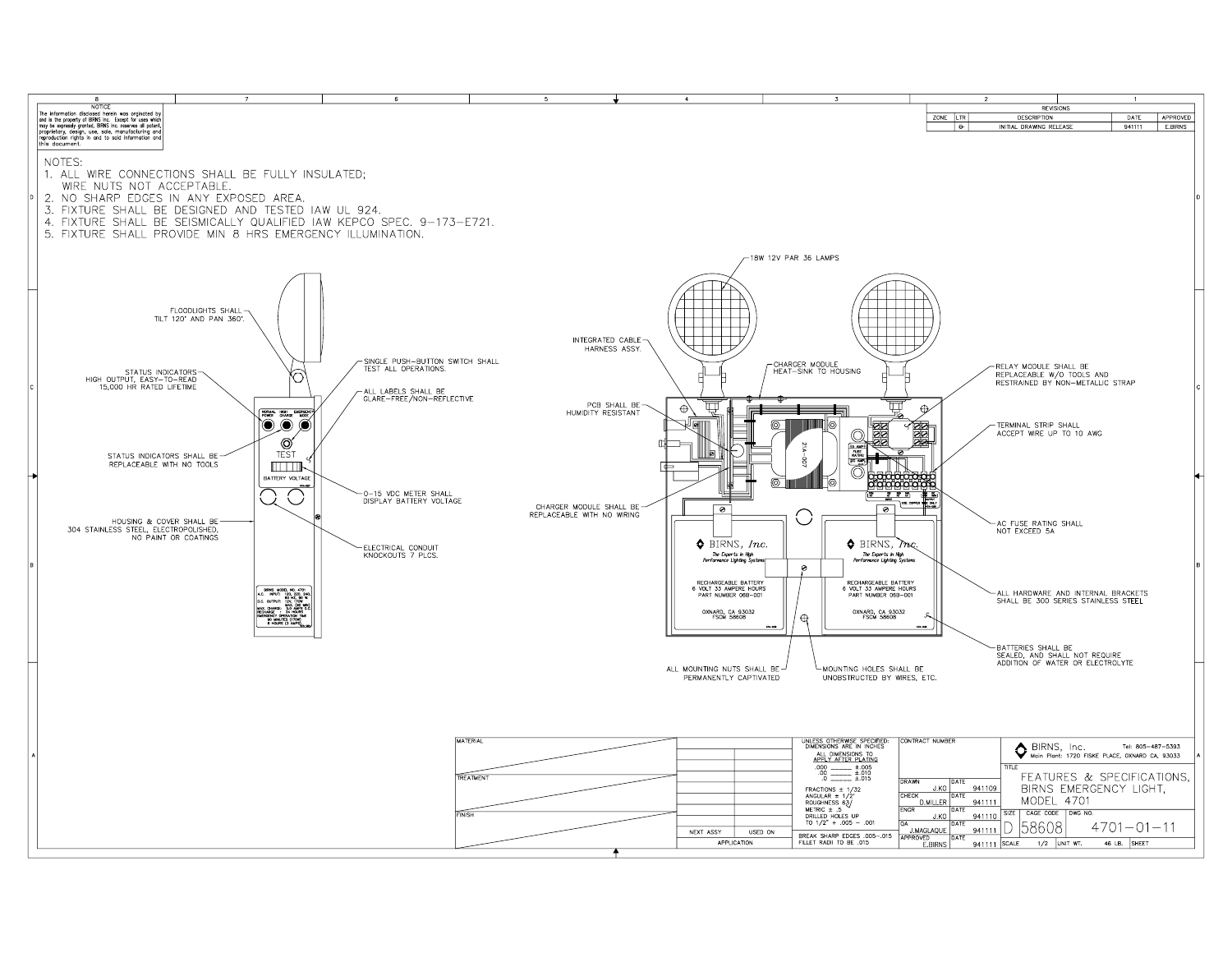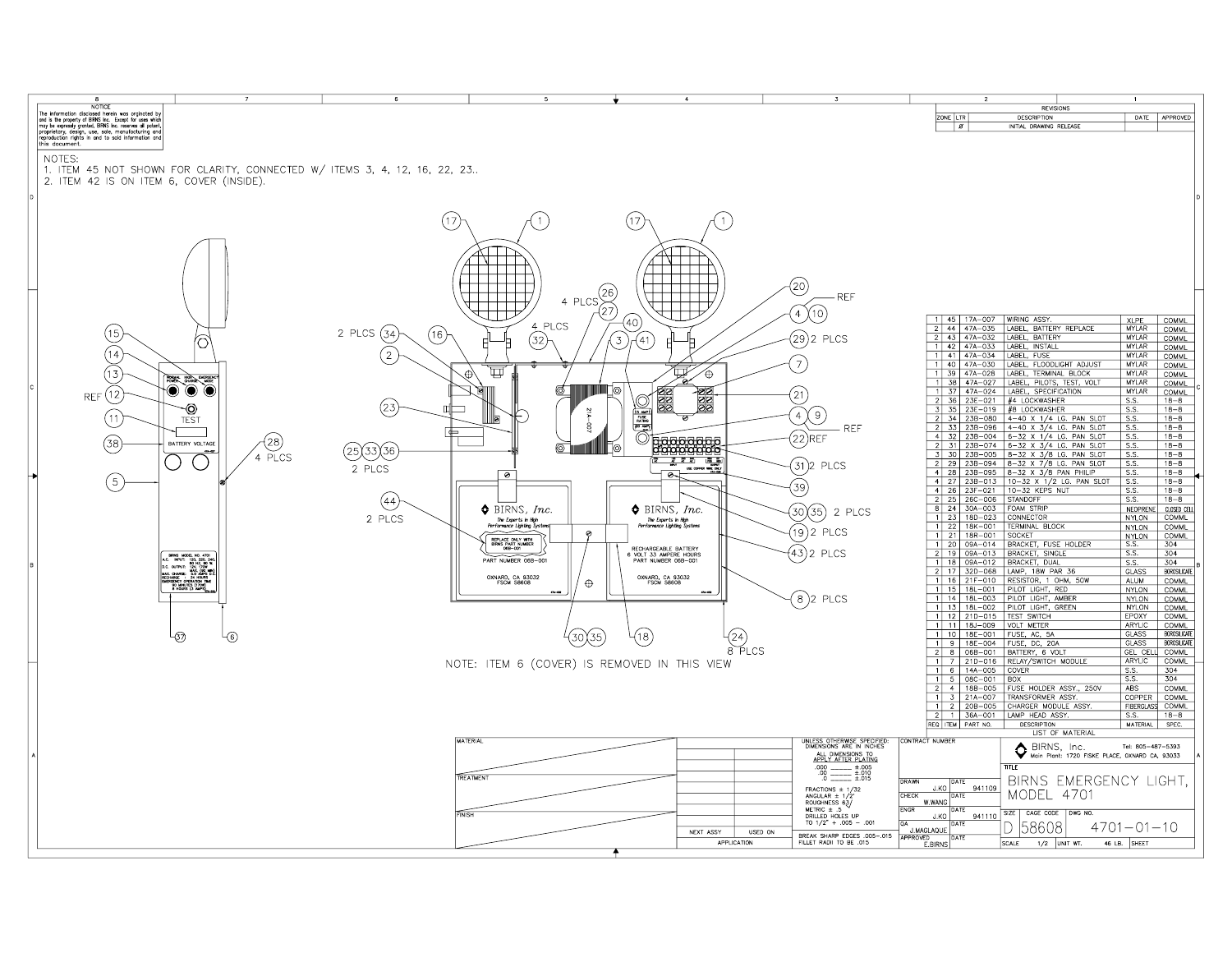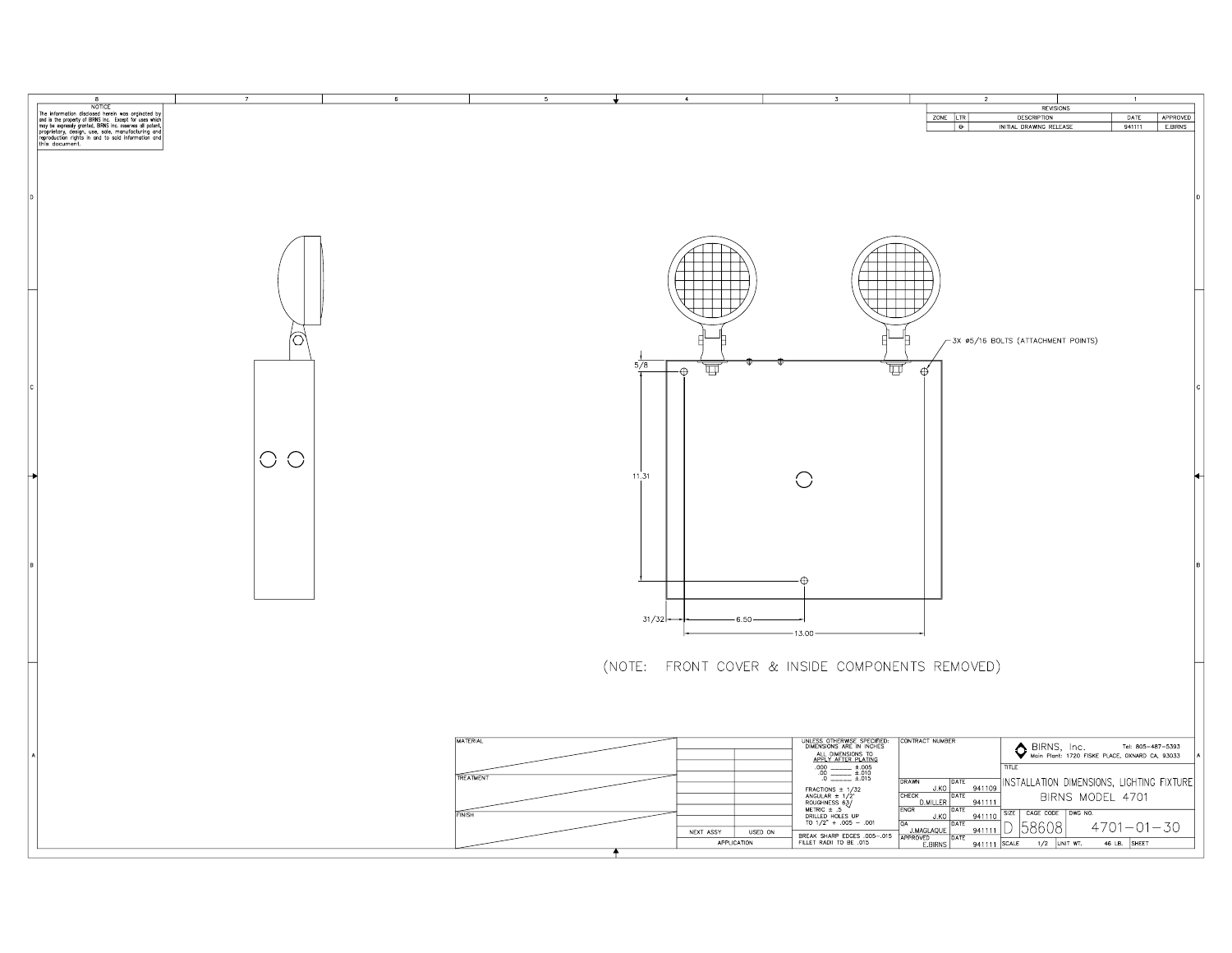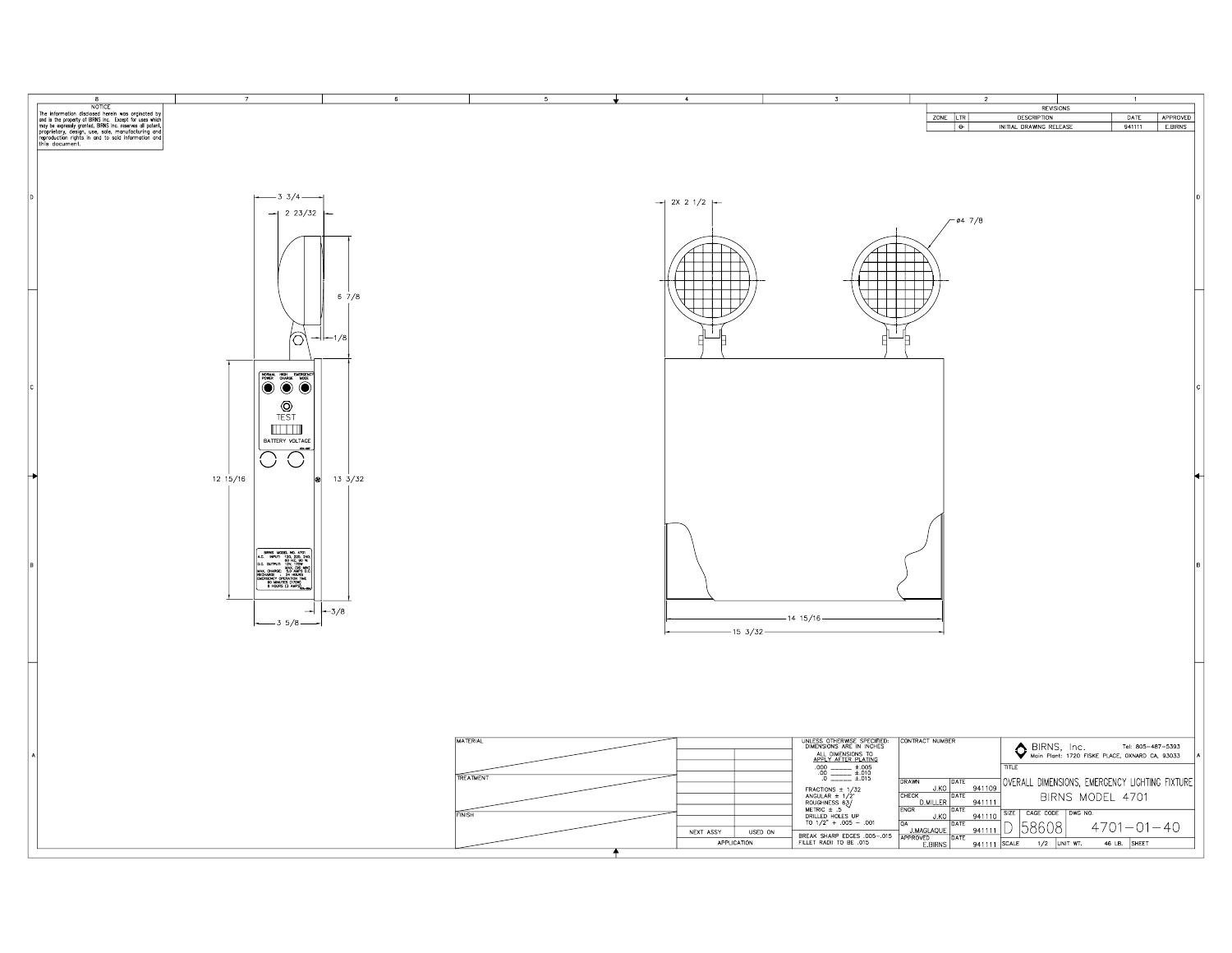# **Appendix B**

### **Data**

for the

### **BIRNS Emergency Lighting Fixture**

Model 4701

| Doc. No. | Document Title                   |  |
|----------|----------------------------------|--|
| 06B-001B | 6V Battery, Shelf Life & Storage |  |